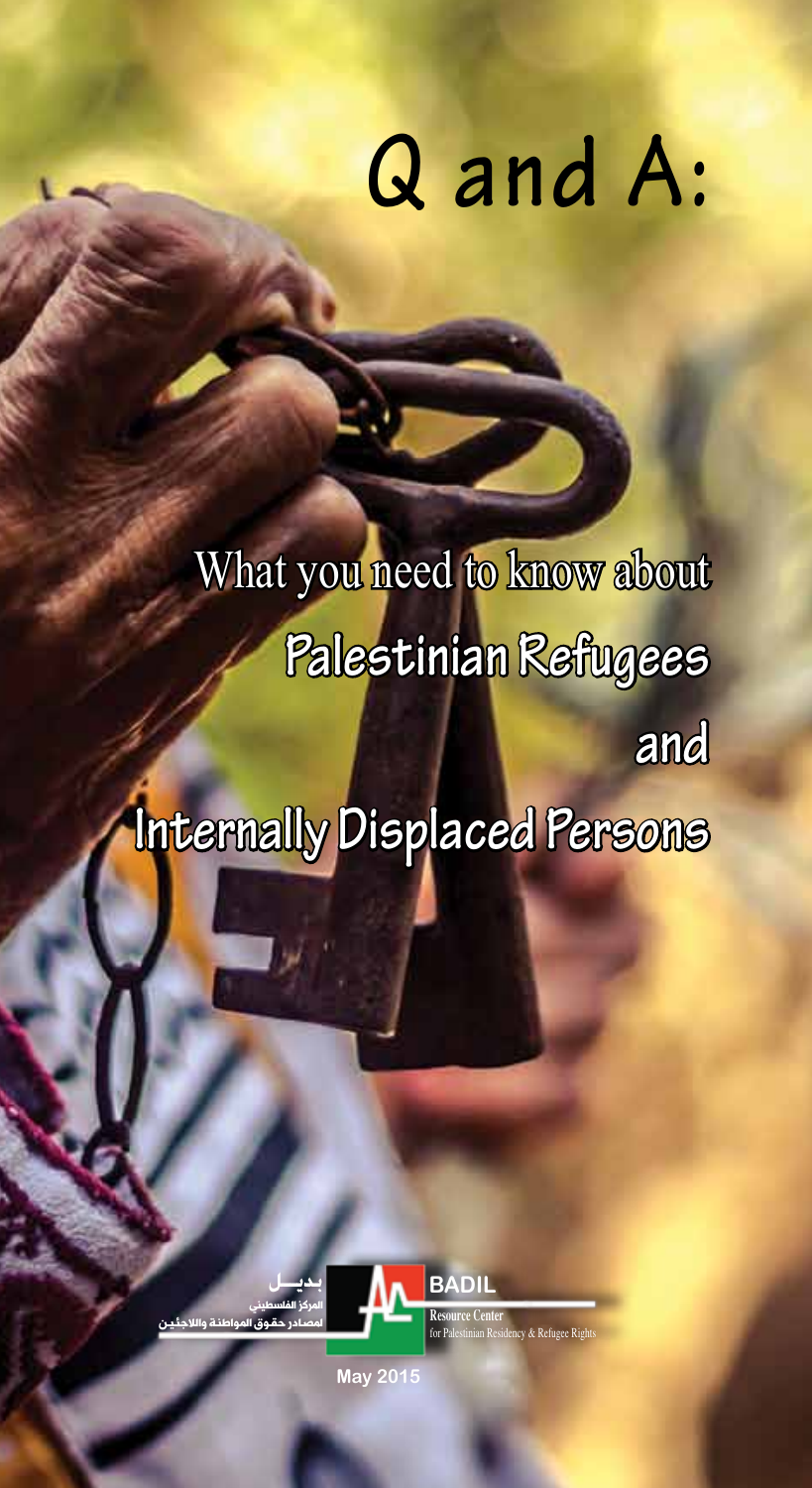#### **Q and A: What you need to know about Palestinian Refugees and Internally Displaced Persons**

© BADIL May 2015

BADIL Resource Center for Palestinian Residency and Refugee Rights

PO Box 728, Bethlehem, Palestine Telefax: 00970-2-2747346 http://www.badil.org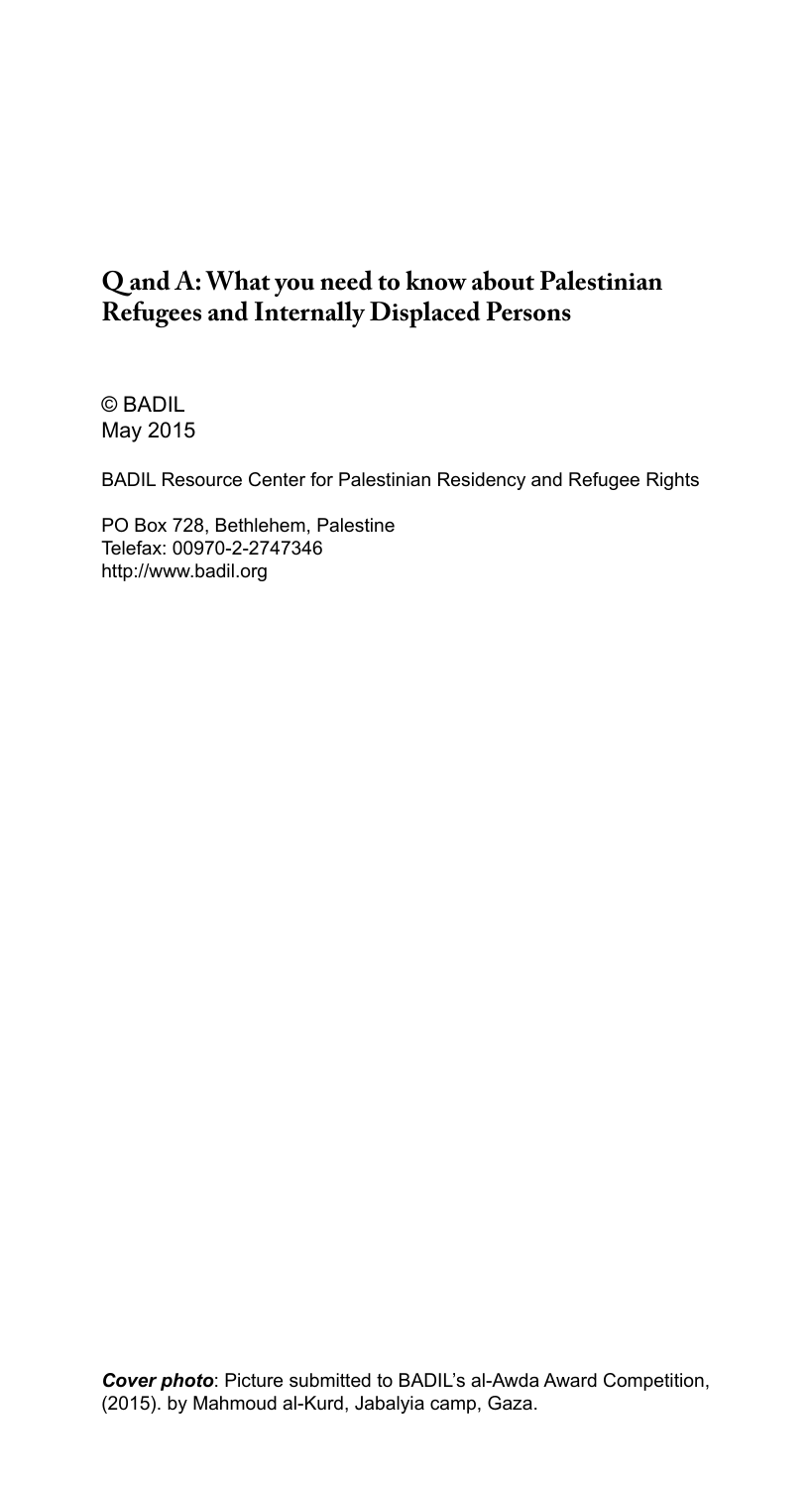### **Table of Contents**

| 1. Palestinian Refugees and Internally Displaced Persons:               |    |
|-------------------------------------------------------------------------|----|
| Demographics of Displacement - - - - - - - - -                          | 5  |
| 1.1 Who is a Palestinian Refugee? - - - - - - - - - - - - - -           | 5  |
| 1.2 Who is an internally displaced Palestinian? $- - -$                 | 8  |
| 1.3 Why are descendants of refugees and internally displaced            |    |
| persons considered in today's figures? - - - - - - - - - -              | 9  |
| 1.4 Where do Palestinian refugees and internally displaced persons      |    |
| live today? - - - - - - - - - - - - - -                                 | 9  |
| 1.5 What nationality and citizenship do Palestinian refugees have?      | 11 |
| 2. Forced Displacement; Ongoing Nakba - - - - - -                       | 14 |
| 2.1 What is the Nakba? - - - - - - - - - - - - - - - - - -              | 14 |
| 2.2 What have been the main waves of displacement? - - - - - -          | 14 |
| 2.3 What is the Ongoing Nakba? - - - - - - - - - - - - - - -            | 15 |
| 2.4 What does the Ongoing Nakba look like today? $- - - - -$            | 16 |
| 2.5 What is the reason behind the forcible transfer of Palestinians?    |    |
|                                                                         | 18 |
| 2.6 What are belligerent occupation, colonization and apartheid? -      | 19 |
| 2.7 What is the forced secondary displacement of Palestinians? -        | 23 |
|                                                                         |    |
| 3. Legal status of refugees and internally displaced persons $- -$      | 25 |
| 3.1 What does international law say? - - - - - - - -                    | 25 |
| 3.2 Why are the rights of Palestinian refugees and internally           |    |
| displaced persons not respected? $- - - - - - - - -$                    | 26 |
| 3.3 Who is responsible for the implementation of UN resolutions         |    |
| regarding the Palestinian refugees? $- - - - - - -$                     | 27 |
| 3.4 Why is Israel opposed to durable solutions for Palestinian          |    |
|                                                                         | 30 |
| 4. Practicality of Return - - - - - - - - - - - - - -                   | 31 |
| 4.1 If Palestinians are not nationals of Israel, why do they have the   |    |
| right to return to Israel? - - - - - - -                                | 31 |
| 4.2 How can refugees return when their villages and homes have          |    |
| been destroyed and new towns built in their place? $- - - - -$          | 33 |
| 4.3 Who will own the land if refugees return? $- - - - -$               | 34 |
| 4.4 What happens when someone else is living in a refugee's home?       | 34 |
| 4.5 How can the right of return contribute to peace and                 |    |
| reconciliation? - - - - - - - - - - -                                   | 35 |
|                                                                         |    |
| 5. So what can we do? $-$ -                                             | 36 |
| 5.1 What is the role of refugees in implementing a durable              |    |
| solution? $- - - -$                                                     | 36 |
| 5.2 What is the responsibility of the international community in        |    |
| implementing a durable solution? - - - - - - - - - - - -                | 36 |
| 5.3 What is the role of the international civil society in implementing |    |
| a durable solution? $- - - - - - - -$                                   |    |
|                                                                         | 38 |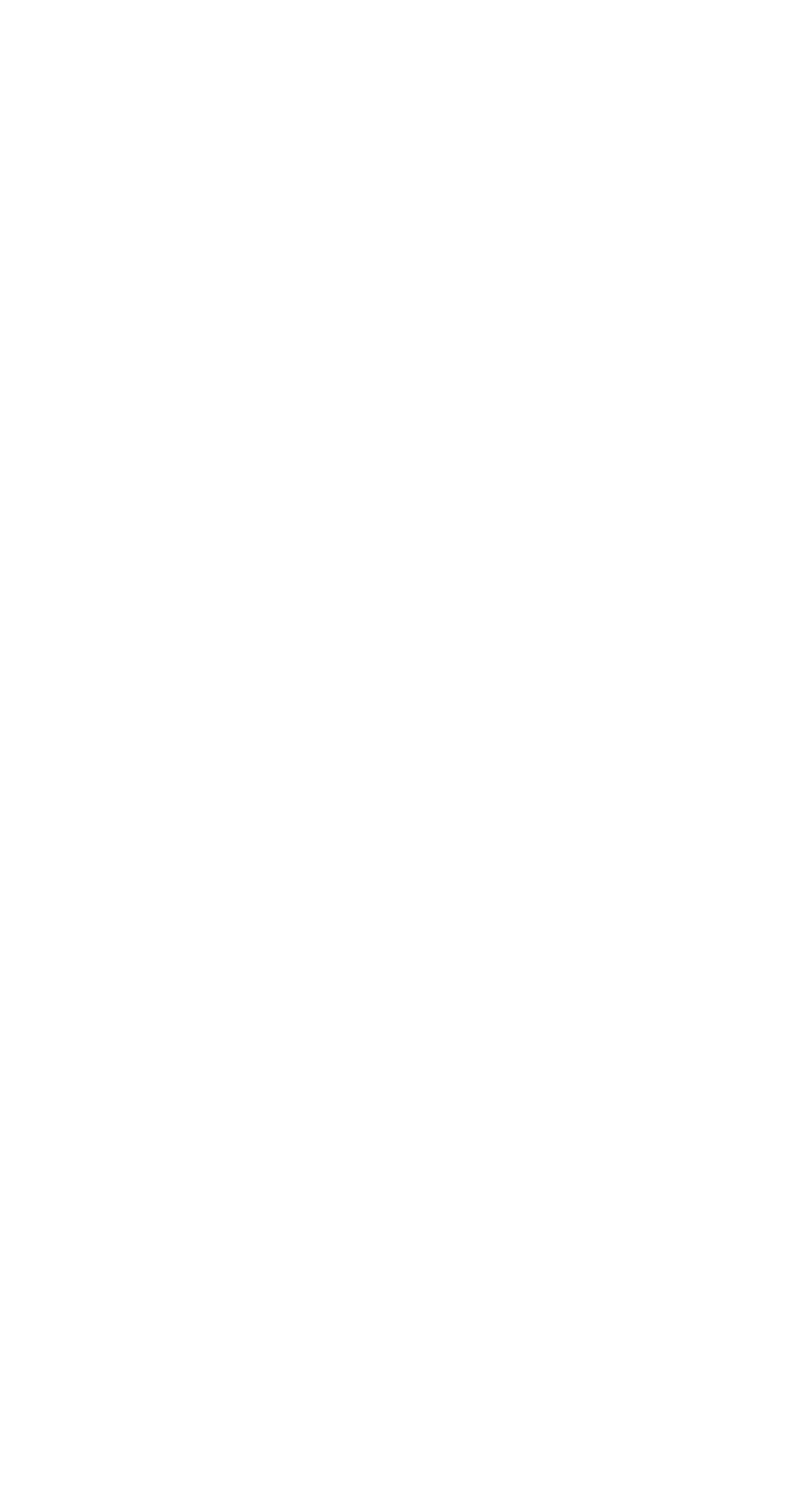# **1.0 Palestinian Refugees and Internally Displaced Persons: Demographics of Displacement**



#### **1.1 Who is a Palestinian Refugee?**

**Palestinian refugees are those who have been displaced from their homes of origin and are still denied reparation (return, property restitution and compensation) as a result of the Zionist-Israeli strategy of "taking over the maximum area of land with minimum Palestinians".** 

**Palestinian refugees constitute one of the largest and longeststanding unresolved refugee groups in the world today. There is no single authoritative source for the global population of Palestinian refugees and internally displaced persons. Estimates of the current size of Palestinian refugee and internally displaced persons populations are based on uneven and shifting data, primarily due to the absence of a comprehensive registration system, frequent forced displacement, and the lack of a uniform definition of a Palestinian refugee. However, according to the most recent estimates, at least 7.9 million (67 percent) of 11.8 million Palestinians worldwide are forcibly displaced persons. Among them are at least 7.25 million are Palestinian refugees, and the rest are internally displaced.** 

**There are three groups of Palestinian refugees, the largest is made up of those who were forced to flee their homes and country during the 1948 War, which the Palestinians call the Nakba (Arabic for catastrophe; see Question 2.1 below), and their descendants. The total number of Palestinian refugees is approximately 6.1 millions, a figure that includes the 5.1 million Palestinian refugees who are registered with and assisted by The United Nations Relief**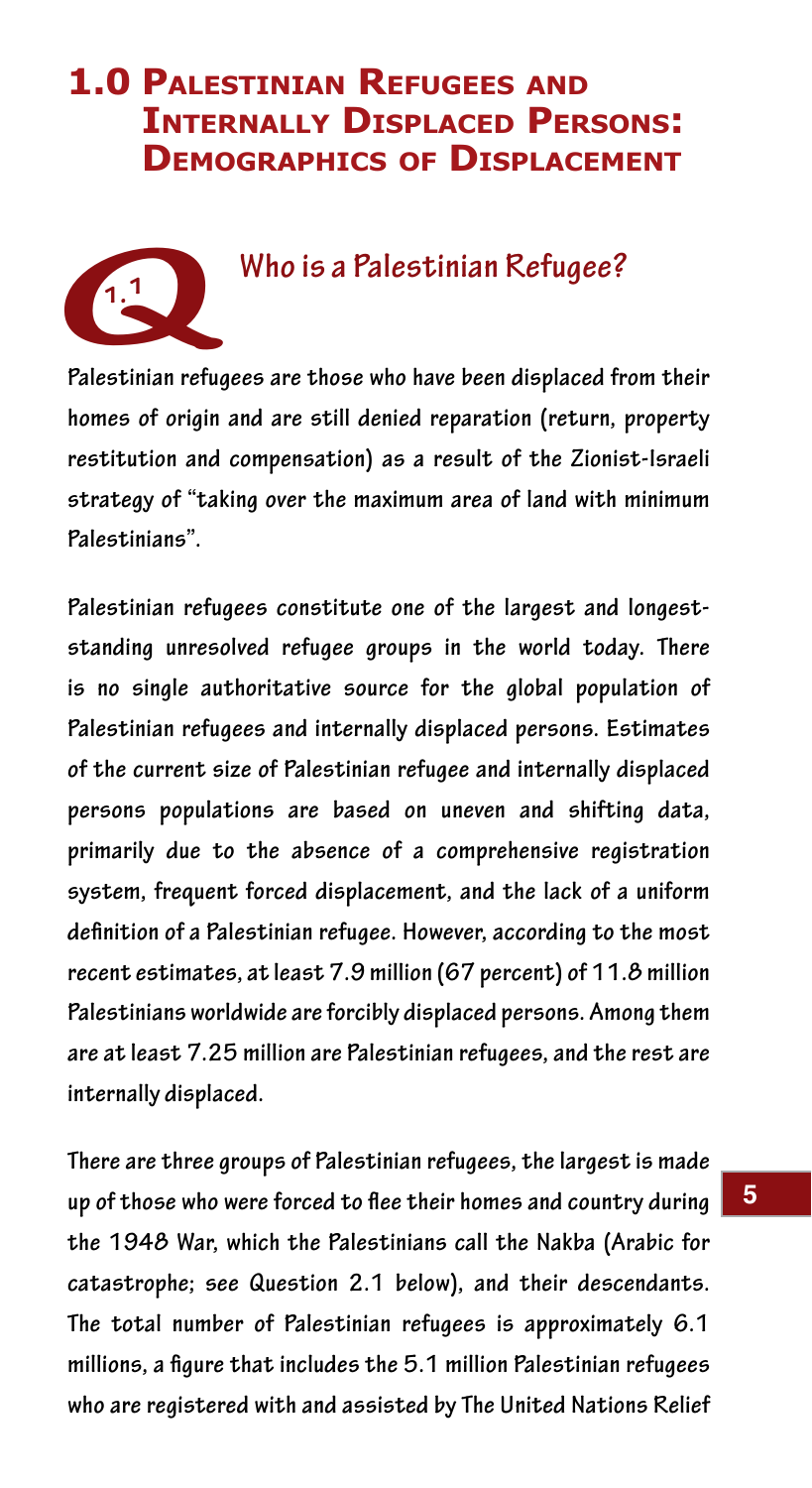**and Works Agency for Palestine Refugees (UNRWA) (See box). Palestinian refugees registered with UNRWA are often referred to as "registered refugees" or "Palestine refugees". The other one million Palestinian refugees who were also displaced in 1948 are not eligible or did not register for assistance with UNRWA.**

**6**

**The second major group of Palestinian refugees is comprised of those displaced for the first time from their homes and country during the 1967 War, and their descendants. The number of Palestinian refugees originating in 1967 is estimated to be 1.1 million.**

**The 1967 War***: The war during which Israel occupied the Palestinian West Bank (including East Jerusalem, which was later annexed by Israel) and the Gaza Strip (together constituting what is commonly known today as the 'occupied Palestinian territory); the Syrian Golan Heights; and the Egyptian Sinai Peninsula.*

**The third group of refugees is comprised of an unknown number of Palestinians who are neither 1948 nor 1967 refugees but who have also been displaced outside the area of British Mandate Palestine (today, Israel and the 1967 occupied Palestinian territory).**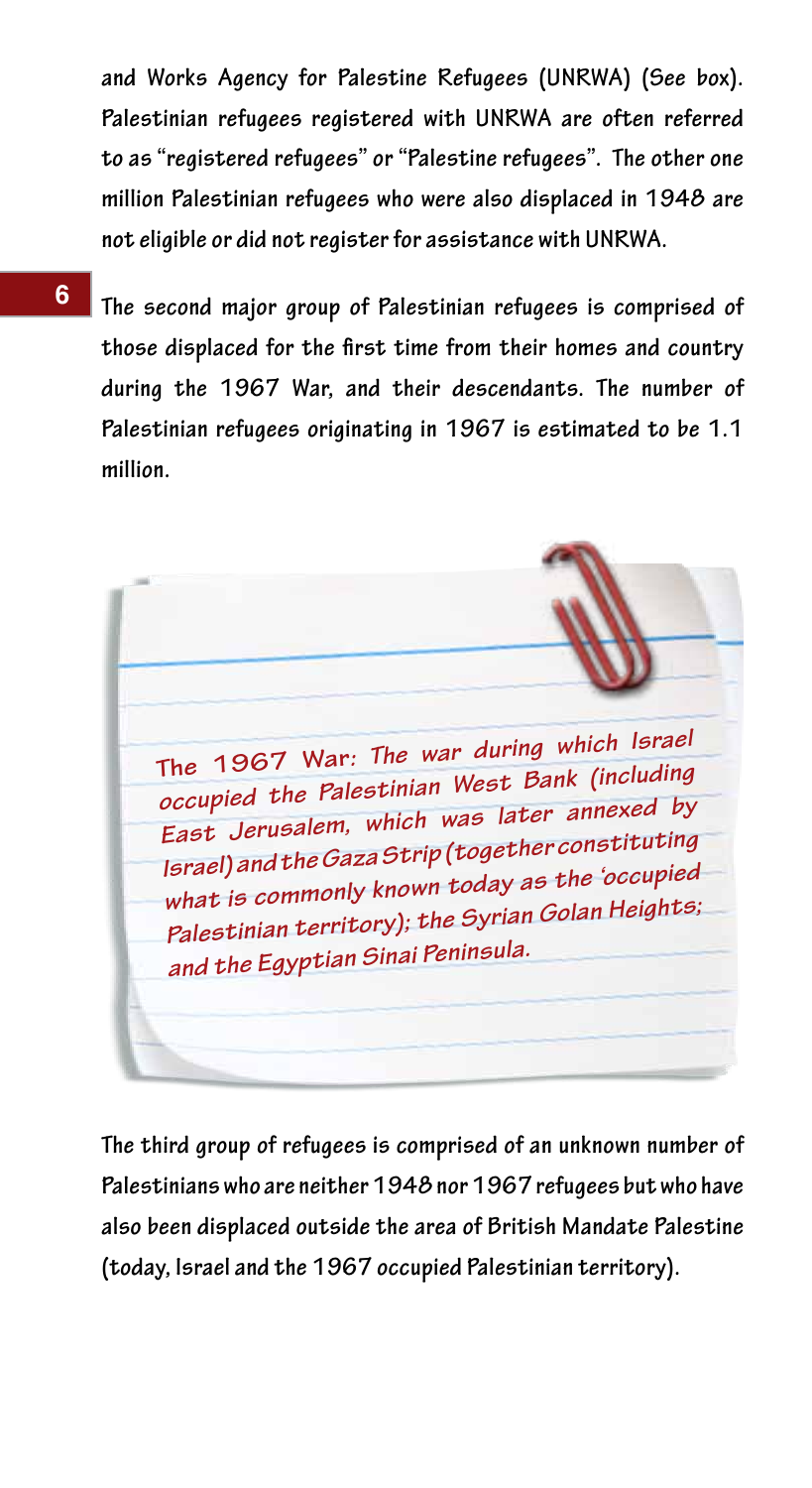*The United Nations Relief and Works Agency for Palestine Refugees (UNRWA) was established in 1950 as a subsidiary organ of the General* 

*Assembly, by General Assembly*  as a substitute of *General Assembly*, the *Assembly, by General Assembly, "to <br>Resolution 302 (IV) of 8 December 1949, "for<br>Resolution 502 (IV) of 8 December 1949, "to programs" for carry out […] direct relief and works programs" for 'Palestine refugees'. UNRWA is the lead international agency mandated to assist Palestine refugees in five geographical areas of operations (Syria, Lebanon, Jordan, the West Bank and the Gaza Strip) with humanitarian assistance in the form of education, health and relief and social services.*

*The Agency does not hold an explicit mandate to protect or promote durable solutions for Palestine refugees. In principle, primary responsibility for protection of the Palestinian refugees in the Agency's area of operations lies with the Arab host governments in Lebanon, Syria and Jordan, and with Israel as the Occupying Power in the occupied* 

*Palestinian territory. Without an explicit protection mandate, UNRWA's provisions are limited and do not include the full panoply of international protection. The lack of an explicit protection mandate for Palestinian refugees has received only periodic attention from the international community, usually in the aftermath of notable crises, and for limited periods of time or* 

*scope. Despite lacking a mandate to seek durable solutions (see Q1.3), UNRWA became, for refugees and host governments alike, the embodiment of international recognition and concern for the situation of Palestinian refugees.*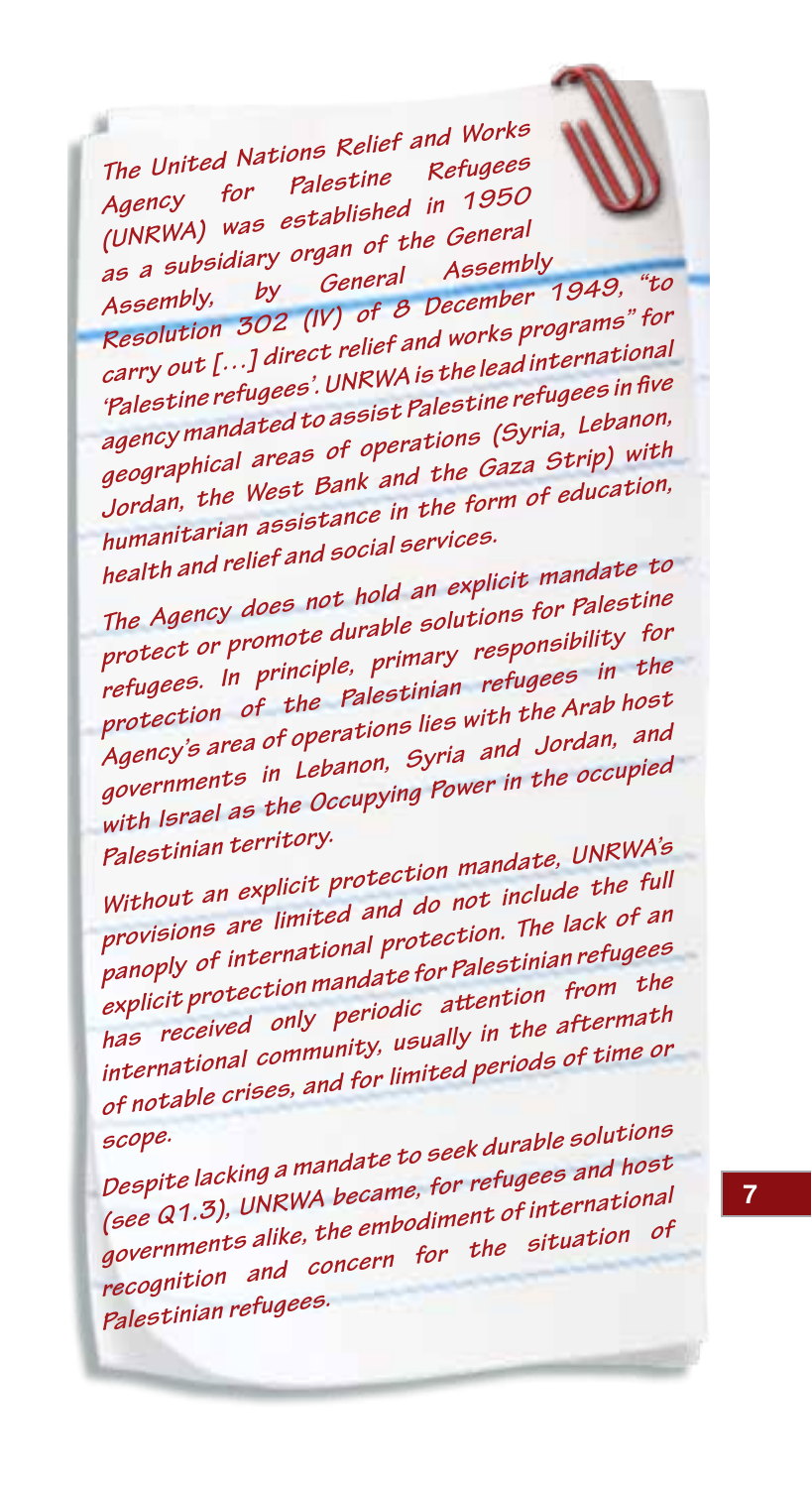

## **1.2 Who is an internally displaced Palestinian?**

**According to the Guiding Principles on Internal Displacement (UN, 1998), internally displaced persons are persons or groups of persons who have been forced or obliged to flee or to leave their homes or places of habitual residence, as a result of or in order to avoid the effects of armed conflict, situations of generalized violence, or violations of human rights and who have not crossed an internationally recognized state border. Internally displaced Palestinians can be divided into two groups.** 

**The FIRST is composed of persons displaced in the area that became Israel in 1948. This group includes those who were displaced in the 1948 Nakba (approximately 384,200 persons today), as well as those subsequently displaced by Israel.**

**The SECOND group (approximately 334,600 persons today) is composed of Palestinians internally displaced in the occupied Palestinian territory since 1967, as a result of Israel's regime of occupation, apartheid and colonization. As 1948 refugees reside and physically exist throughout the occupied Palestinian territory, this figure of internally displaced persons includes Palestinian refugees who suffered subsequent secondary forced displacement inside the occupied Palestinian territory. However, the number of 1948 refugees displaced a second time in 1967 is largely unknown due to the absence of a comprehensive registration system or a follow-up system, as well as the high frequency of displacement.**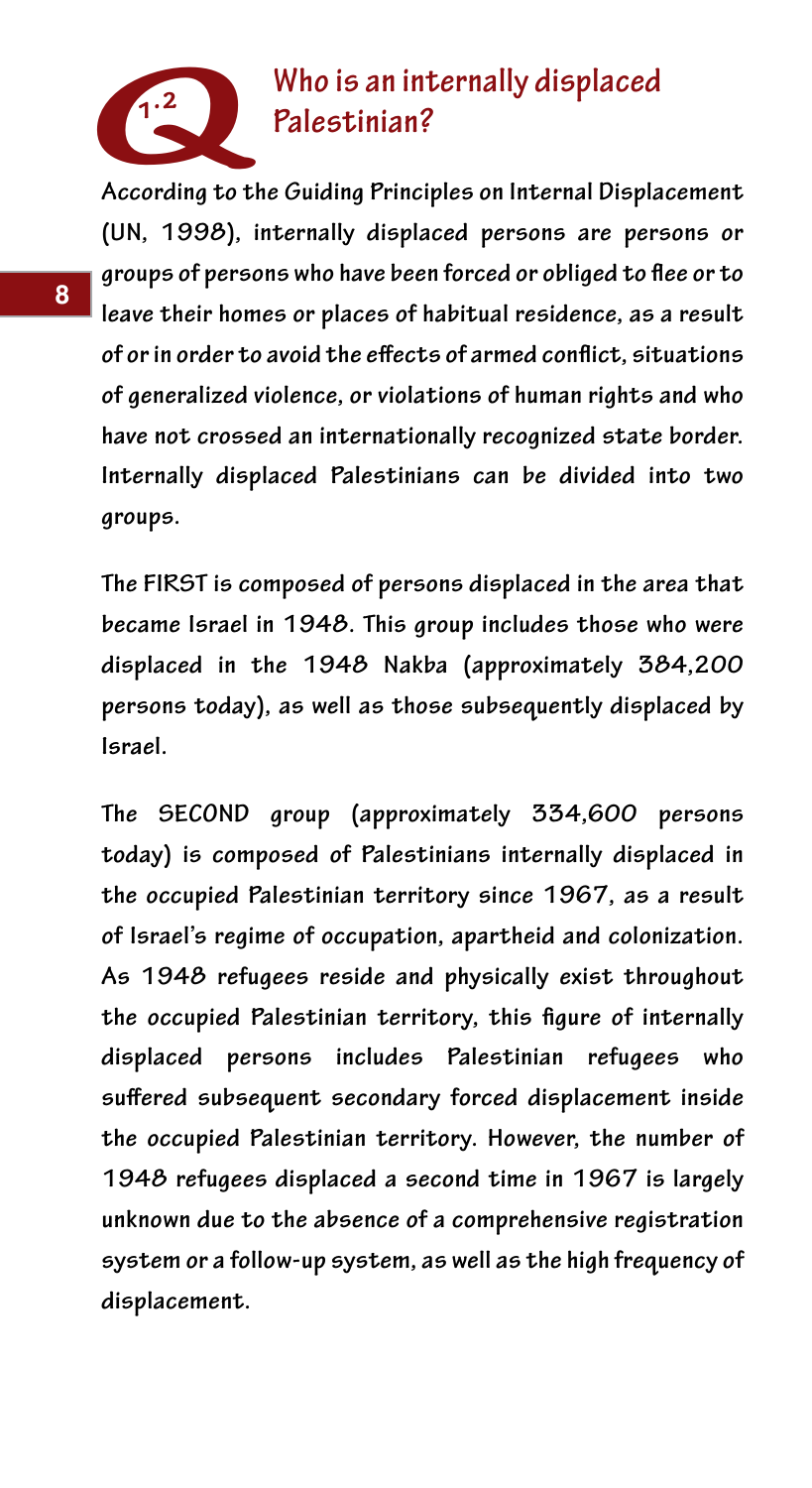

 **1.3 Why are descendants of refugees and internally displaced persons considered in today's figures?**

**The international community continues to classify children and grandchildren of Palestinian refugees as refugees because their entitlement to international assistance and protection and reparation is the same. This situation will remain until old and new generations of Palestinian refugees and internally displaced persons have access to durable solutions (repatriation, integration in their current host country and resettlement in third states) and reparations (including restitution, compensation and satisfaction) which they voluntarily choose in accordance with international law. The same approach is applied by the international community to other refugee situations in the world (such as with Bosnian and Guatemalan refugees) as well as to internally displaced persons worldwide.**



# **1.4** Where do Palestinian refugees and internally displaced persons live  **today?**

**Palestinian refugees live very close to their homes and villages of origin, because they left based on the assumption that they would return once the armed conflict ceased. In 1948, an estimated 65 percent of the Palestinian refugees remained in the territory of Palestine which was not under Israeli control at the time – i.e., the West Bank and the Gaza Strip. The remaining 35 percent of the Palestinian refugee population displaced in 1948 found refuge in neighboring states, mainly Jordan, Lebanon, Syria and Egypt.**

**The majority of Palestinians displaced from the occupied Palestinian**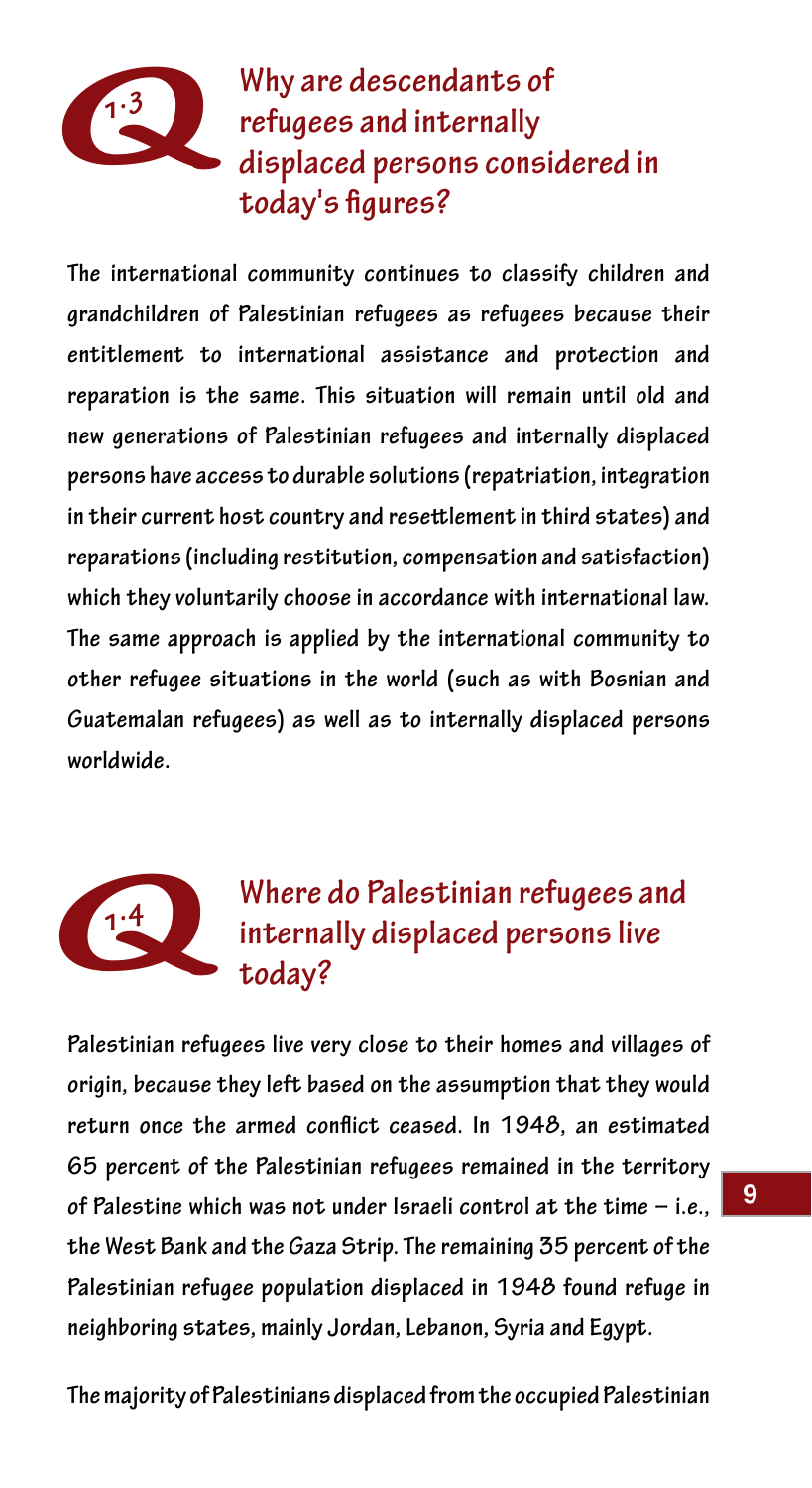**territory during the 1967 War found refuge in neighboring states. Most of them (95 percent) were displaced to Jordan, with smaller numbers displaced to Syria, Egypt and Lebanon. Some were displaced twice from their homes of origin. UNRWA estimates that half of the refugees forced out of the occupied Palestinian territory in 1967 had already been made refugees in 1948.**

**Most of the refugees still live within 100 km of the borders of Mandate Palestine where their homes of origin are located. By the end of 2014, approximately 41 percent (2,097,300) of all UNRWA-registered persons were residing in Jordan. 24.6 percent (1,258,600) in the Gaza Strip, 15 percent (762,300) in the occupied West Bank, 9.5 percent (480,000) in Syria, and 8.8 percent (450,000) in Lebanon. Most Palestinian refugees (approximately 80 percent) live outside the 58 UNRWA official camps.**

**The majority of internally displaced Palestinians in Israel are currently concentrated in the Galilee, in the north of the country in cities such as Nazareth and Shafa-'Amr, and in cities with a mixed Jewish-Palestinian population, such as Haifa and Akka (Acre). Internally displaced Palestinians are also located in the Naqab in the south of Palestine. In addition to the systematic discrimination that Palestinians experience in Israel, internally displaced persons are not recognized by Israel and are denied their right of return, restitution and compensation.**

**Palestinian refugees in the various host countries face differing legal and social realities that shape their struggles and identities. In addition to the lack of a uniform legal system to protect them, they are vulnerable to the political, social, and economic transformations in the host countries.** 

*(For more details on the living conditions of Palestinian refugee communities in the different host countries, please see BADIL's biennial Survey on Palestinian Refugees and Internally Displaced Persons)*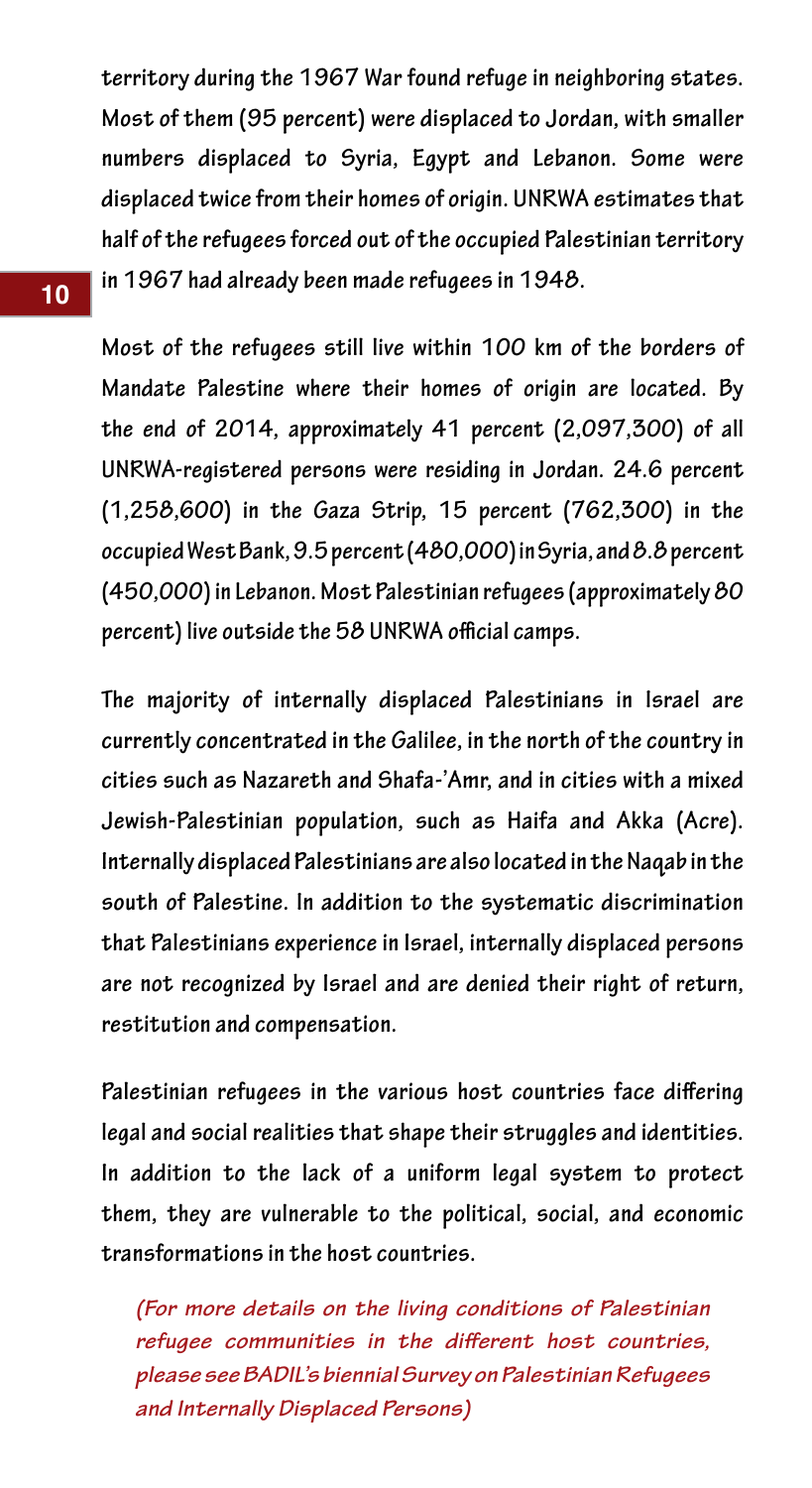

# **1.5 What nationality and citizenship do Palestinian refugees have?**

**Palestinians are the habitual residents of Palestine, of whom two thirds are displaced. Article 5 of the Palestinian National Charter stipulates that,**

**[t]he Palestinians are those Arab nationals who, until 1947, normally resided in Palestine regardless of whether they were evicted from it, or have stayed there. Anyone born, after that date, of a Palestinian father – whether inside Palestine or outside it – is also a Palestinian.**

**The term "displaced Palestinians" refers to two main groups: first, Palestinians who were displaced from their places of origin in Mandate Palestine and their descendants; second, displaced Palestinians who are still living in Mandate Palestine (Israel and the 1967 occupied Palestinian territory).**

**Since the British occupation of Palestine (December 1917) until the adoption of the Palestine Mandate by the League of Nations on 24 July 1922 and the ratification of the Treaty of Peace (Treaty of Lausanne of August 1923), to the enactment of the Palestinian Citizenship Order in 1925, the international status of Palestine and its inhabitants' nationality and citizenship have undergone several stages of** *de facto* **and** *de jure* **changes. Those changes are still relevant and have current legal and political significance. They constitute the roots of the current complexity of the Palestinian-Israeli conflict and affect the ongoing Palestinian plight, particularly the predicament of Palestinian refugees.**

**Legally, citizenship and nationality are not identical concepts. Nationality is a human right defined under international law. Citizenship is a matter of domestic law, on which international law has little influence unless citizenship provisions violate one of the core obligations of states under international law.**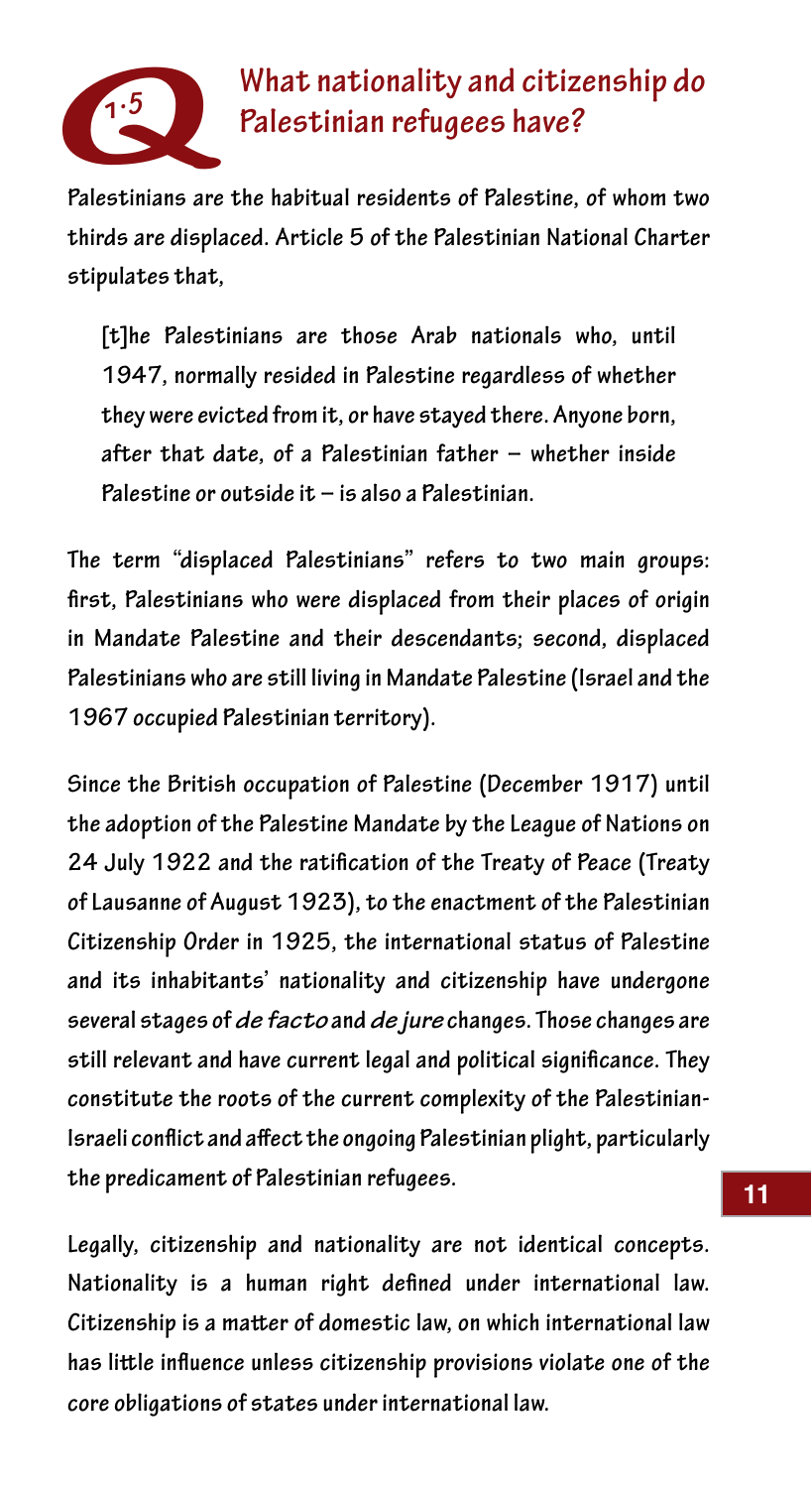*Israeli law, official institutions or records do not recognize an "Israeli nationality". Israel's High Court confirmed that no such status exists. All Jewish-Israelis qualify as "Israeli citizens"; however, their nationality status is "Jewish". The state of Israel is defined as belonging to the "Jewish nation", meaning not only the Jewish-Israelis but also all Jews that do not live in Israel. This unusual distinction between "citizenship" and "nationality" and the special status given to Jewish nationality has been a way to undermine citizenship rights of non-Jews inside Israel. Although all residents of Israel qualify as citizens, the only nationality conferring automatic status to enjoy all civil, political, economic, social and cultural rights in Israeli law is "Jewish nationality." Palestinian citizens of Israel are categorized in different groups, but their main defining characteristic is that they are non-Jews, and therefore are not entitled to the same rights and privileges of the Jewish-Israelis.*

*There are more than 50 Israeli laws that discriminate against Palestinian citizens of Israel based on their non-Jewish nationality. The cornerstone of the discriminatory legal structure is the Status Law (1952), supported by two Basic Laws: the Law of Citizenship and the Law of Return. Under the Law of Return only Jews are allowed to come to the areas controlled by Israel (both Israel*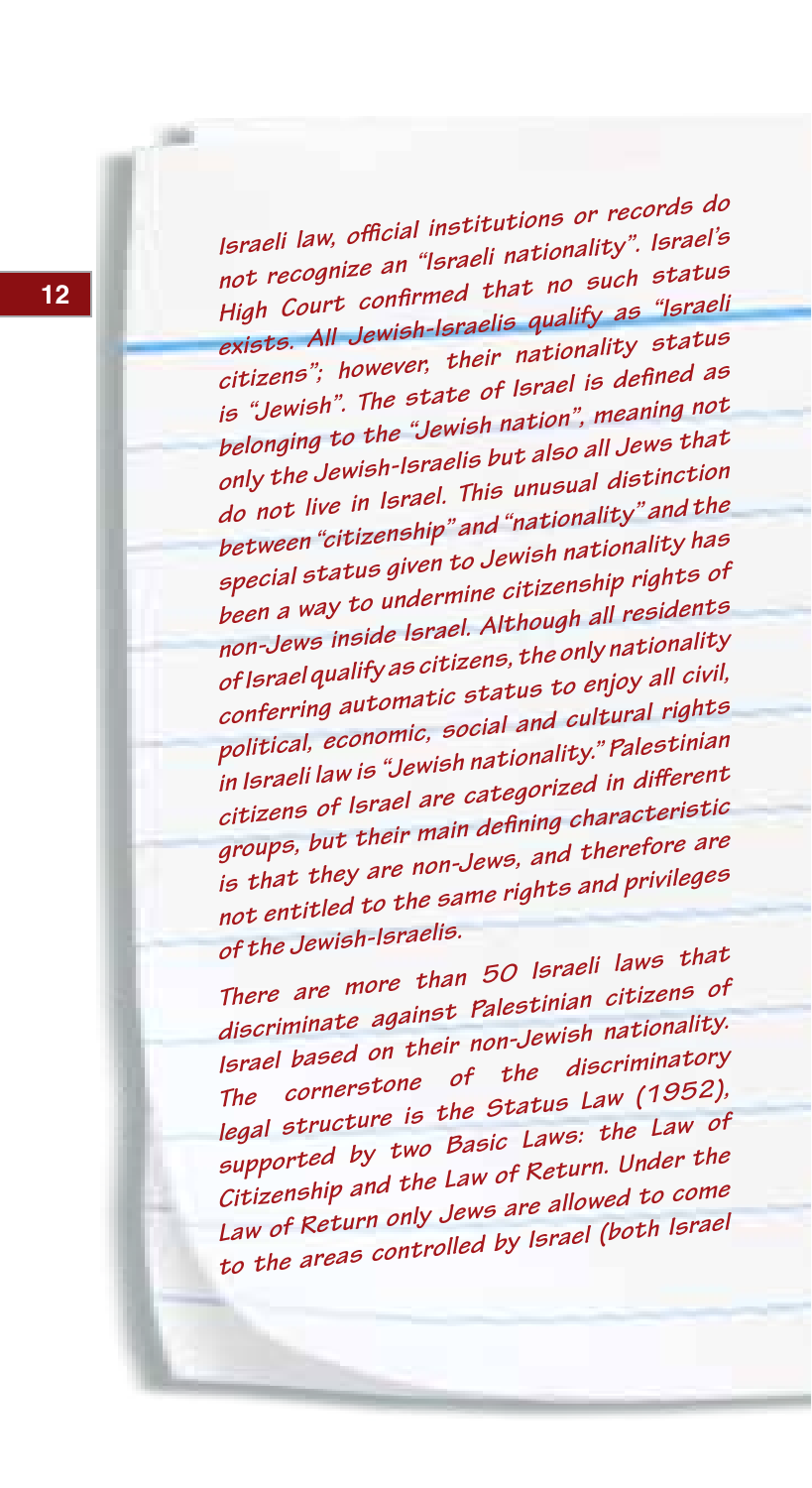*proper and the occupied Palestinian territory), acquiring their new civil status of Jewish nationals through "return". The notion of Jewish-Israelis being "Jewish nationals" who return to their homeland is the foundation of Zionism, and is ideologically unique among other colonial-settler states.*

*The Law of Citizenship applies to non-Jews. This law removes Palestinian nationality from all who remained inside Israel at the time of enactment, despite being automatically entitled to, according to the customary international law of state succession. Israeli citizenship is only available to non-Jews and their descendants present in Israel between 1948 and 1952. Those who were not present within Israel or in territory controlled by Israeli-defined "enemy forces" between those dates were precluded from obtaining citizenship. This resulted in approximately 6.1 million Palestinians being ineligible for citizenship and becoming stateless. Israel also refuses to allow their return.*

*These Laws allow for any Jew to enter Israel and to obtain citizenship at any time, and to live in Israel or settlements in the West Bank, as they are seen as Jewish people "returning" to their homeland. There is no need for them to be born in Israel or to have any previous connection with Israel to enjoy these rights. Ironically, Israel prevents the actual return of Palestinians who are the indigenous people of that land, in breach of international law.*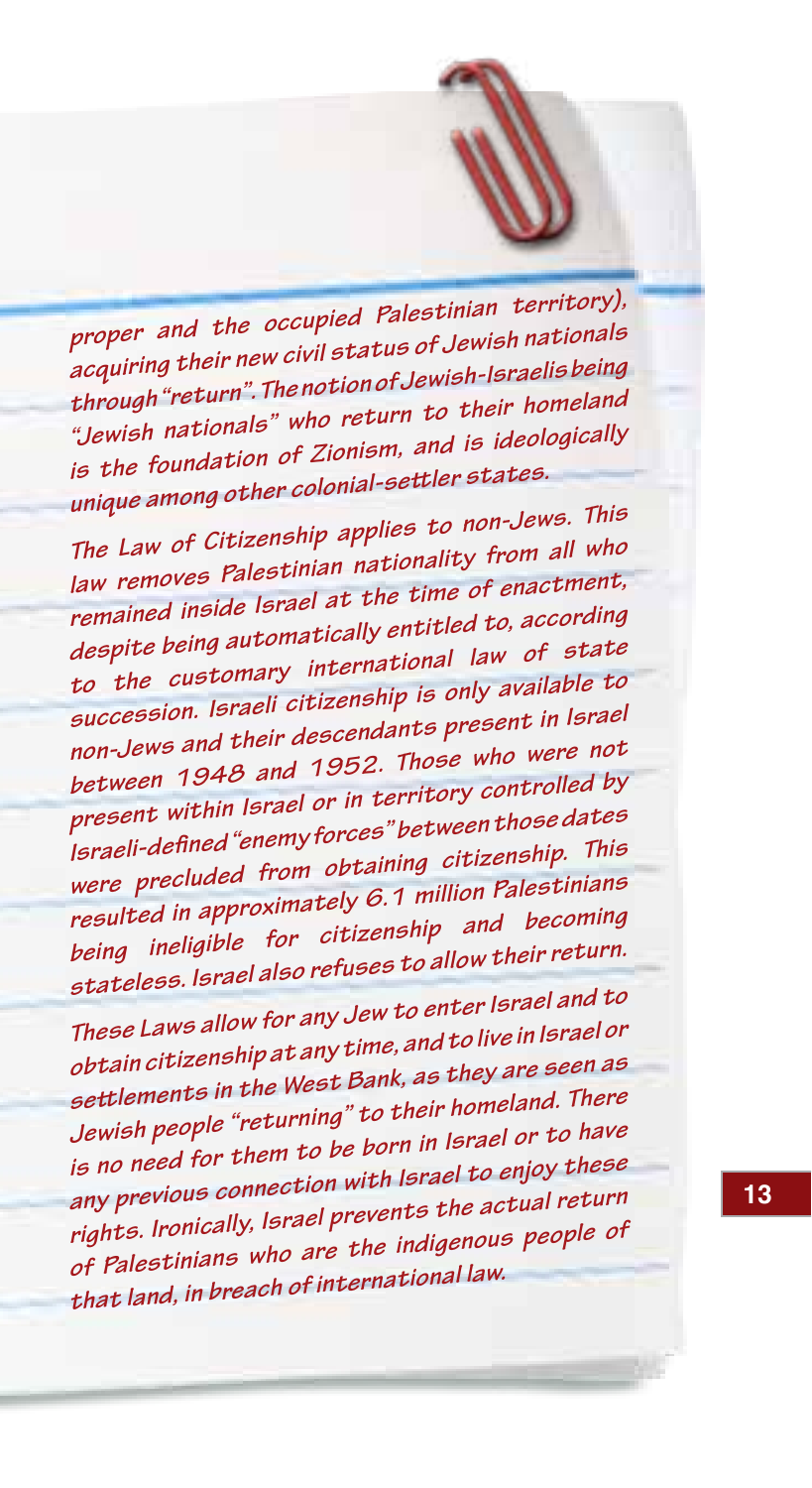# **2.0 Forced Displacement; Ongoing NAKBA**

#### **2.1 What is the Nakba?**

**The term** *Nakba* **(Arabic for 'Catastrophe') designates the first round of massive population transfer undertaken by the Zionist movement and Israel in the period between November 1947 (UN Palestine Partition Plan) and the cease-fire (Armistice) agreements with Arab states in 1949. The** *Nakba* **was an act of forced population transfer (or ethnic cleansing) undertaken for the purpose of establishing Israel that would ensure permanent dominance of the Jewish colonizers over the indigenous Palestinians. More than 750,000 Palestinians were forcibly displaced from their homes and lands during the Nakba of 1948 and prevented from returning. PART**<br>
The term Nakk<br>
round of massi



# **2.2 What have been the main waves of displacement?**

**At the beginning of the 20th century, most Palestinians lived inside the borders of Palestine, which is now divided into Israel and the occupied West Bank (including East Jerusalem) and the Gaza Strip. Five major episodes of forcible displacement have transformed Palestinians into the largest and longest-standing unresolved refugee case in the world today.**

**1. British Mandate (1922-1947): more than 150,000 Palestinians were displaced within and beyond the borders of Palestine in the context of British support of the Zionist colonization;**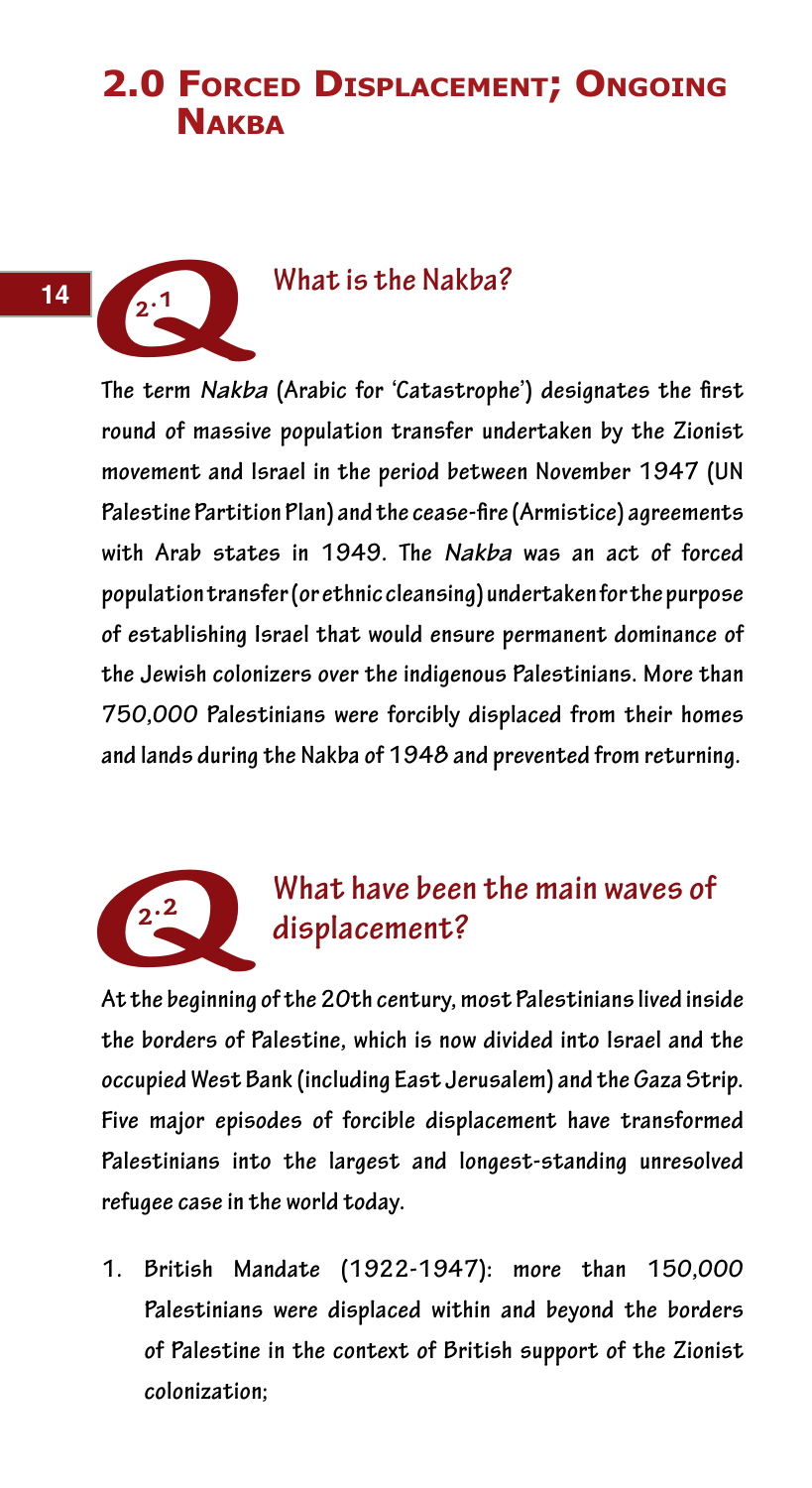- **2. Nakba (1947-1949): over 750,000 Palestinians were displaced in the context of a UN General Assembly recommendation to partition Palestine; armed conflict, ethnic cleansing and the establishment of Israel;**
- **3. Israel's military government (1949-1966): between 35,000 and 45,000 Palestinians out of the 150,000 who had managed to remain in the area that became Israel in 1948 were displaced.**
- **4. 1967 Arab-Israeli War: between 400,000 and 450,000 Palestinians were displaced in the context of armed conflict and Israel's occupation of the Palestinian West Bank and Gaza Strip, the Egyptian Sinai peninsula and the Syrian Golan Heights;**
- **5. Israel's occupation, apartheid and colonization (1967– Present): these practices have displaced hundreds of thousands of Palestinians and continued forced displacement throughout historic Palestine (Mandate Palestine).**



#### **2.3 What is the Ongoing Nakba?**

**The** *Ongoing Nakba* **describes the ongoing Palestinian experience of forced displacement, as well as Israel's policies and practices that have given rise to one of the largest and longest-standing populations of refugees, internally displaced persons and stateless persons worldwide. The intentional displacement of Palestinians by Israel from 1948 until the present amounts to a policy of forcible population transfer i.e. ethnic cleansing. By the end of 2011, approximately 7.9 million Palestinians were displaced persons. Forcible displacement of Palestinians by Israel continues to this day, while those in exile are vulnerable to persecution and renewed displacement in their host countries.**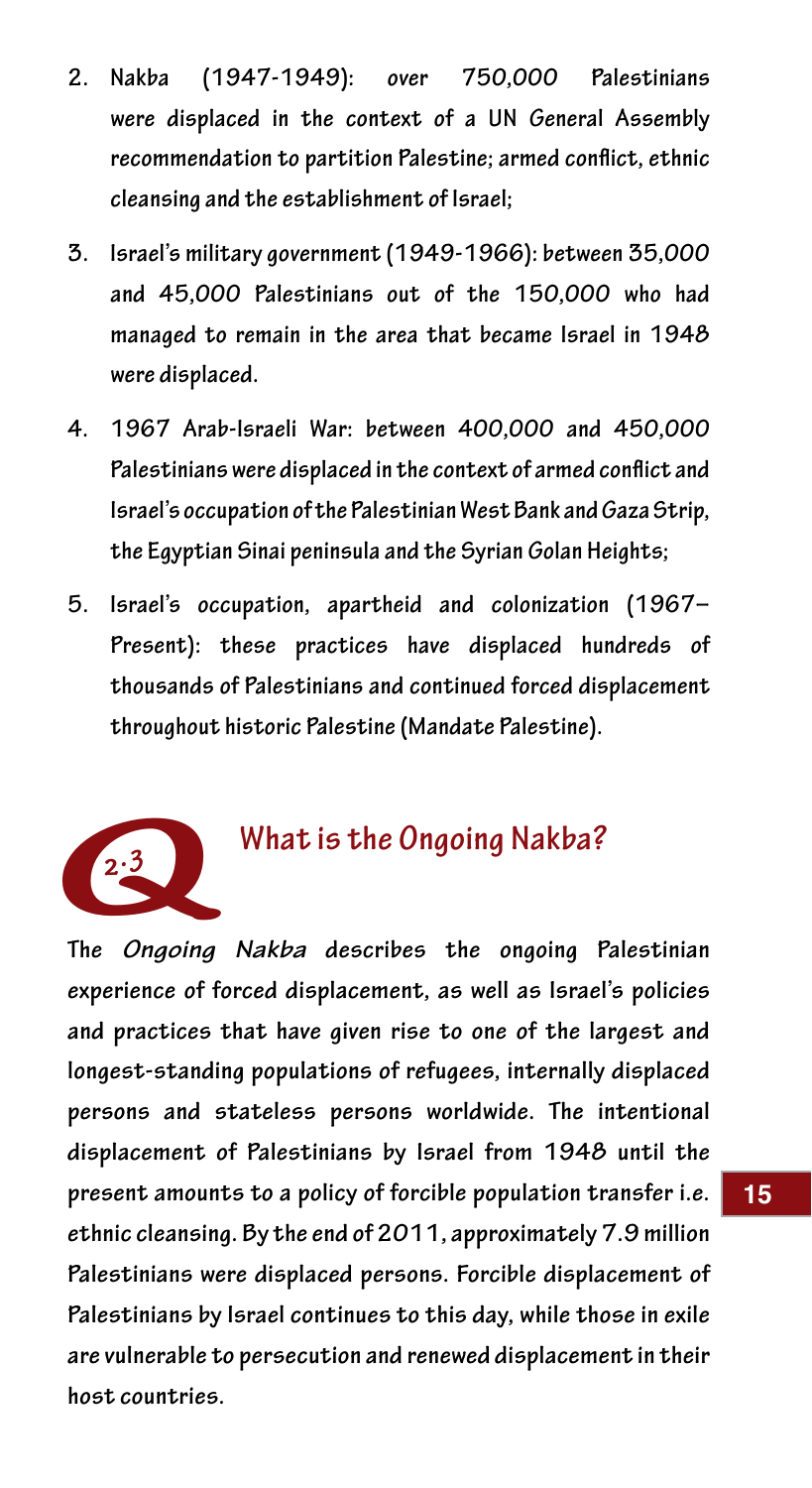

# **2.4 What does the Ongoing Nakba look like today?**

**Today, Israel's regime (combining occupation, apartheid and colonization) is the root cause of contemporary and ongoing forced displacement of Palestinians in Mandate Palestine. Contemporary forced displacement is induced by a set of interrelated, discriminatory and oppressive Israeli policies and practices that are implemented in the context of military operations and routine administration. There are at least nine policies aimed at forcibly transferring the Palestinian population. Israel executes these policies through the use of military force and police, legislation and court rulings, and** *de facto* **state actions carried out by governmental authorities, quasi-state bodies, private individuals or institutions with the state's consent. The nine polices of forcible transfer of Palestinian people are:**

- **DENIAL OF RESIDENCY: this policy includes the revocation of residency, denial or hindrance of child registration, denial or hindrance of family unification, and denial or hindrance of change of residence. The combined impediments undermine normal family life.**
- **INSTALLMENT OF A PERMIT REGIME: permits regulate and interfere with various facets of life such as travel, work, development and transporting goods and assets. There are more than 100 different permits for Palestinians. This regime usually results in the complete denial of access to land, work, health facilities and so on.**
- **LAND CONFISCATION AND DENIAL OF USE: IN ADDITION TO THE ACTUAL CONFISCATION OF LAND, Israel employs different means to restrict or completely deny the use and access of land – effectively appropriating large areas.**
- **• DISCRIMINATORY ZONING AND PLANNING: this policy targets Palestinians by containing the growing population**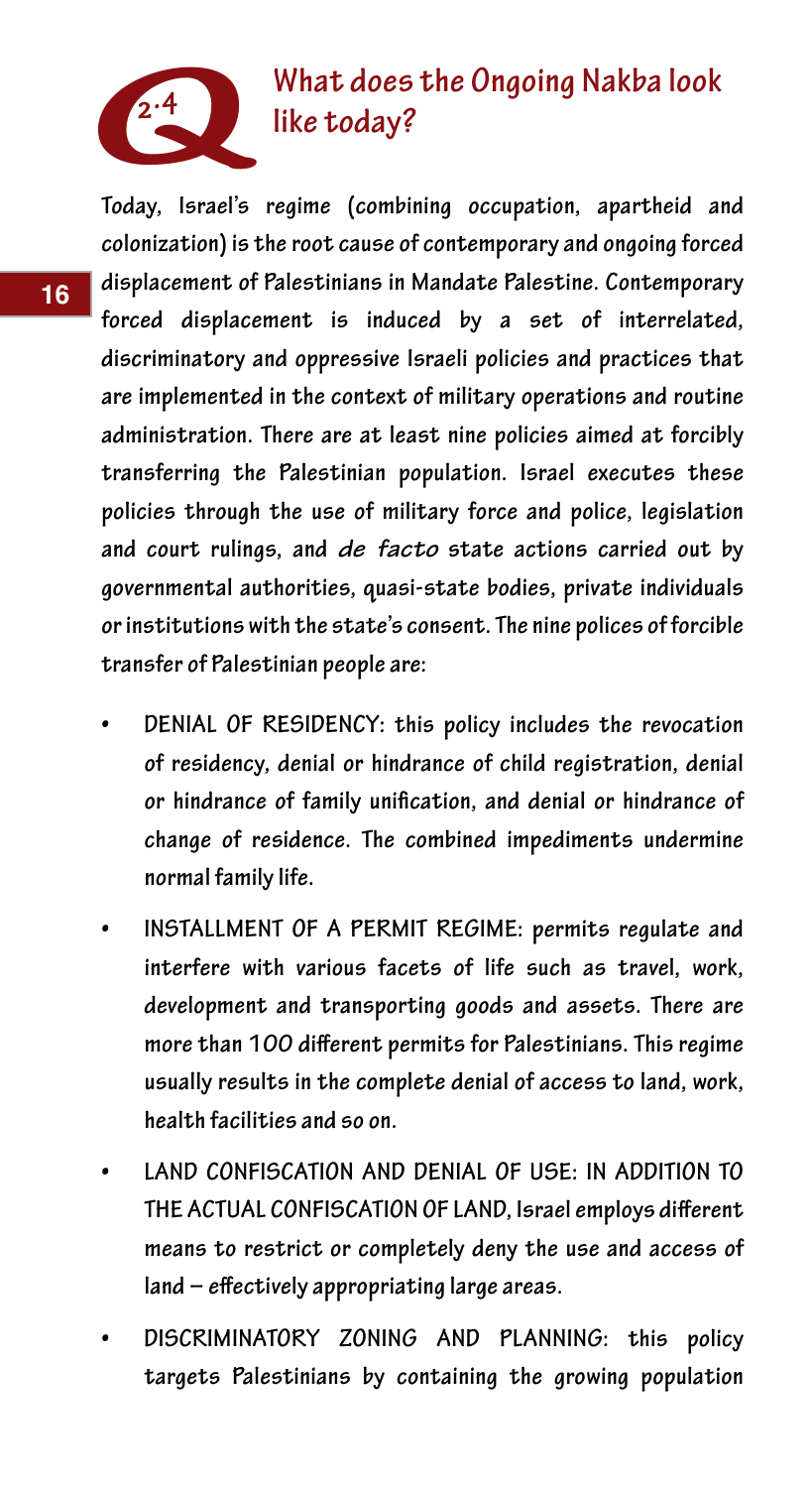**through municipal planning. The unrecognizing of Palestinian communities, substandard living conditions, denial of representation of Palestinians from planning bodies, legalization of annexation, and lack of access to public land, in addition to obsolete infrastructure, restrict Palestinian communities natural growth and expansion and destroy their capacity to develop.** 

- *SEGREGATION: dividing the Palestinian populace by geographical* **borders in order to isolate communities and subjecting them to different legal statuses in order to maintain and enhance fragmentation. The ultimate aim is to erase Palestinian national identity while creating an exclusively Jewish space.**
- **DENIAL OF NATURAL RESOURCES AND ACCESS TO SERVICES: this policy focuses mainly on the denial of natural resources such as water, land, oil, gas and sea resources.**
- **DENIAL OF REFUGEE RETURN: this legally and militarily enforced policy constitutes a violation of Palestinian individual and collective rights.**
- **• SUPPRESSION OF RESISTANCE: the policy includes systematic and mass incarceration, torture and the suppression of the freedom of expression and assembly, as well as criminalizing acts of civil opposition or disobedience.**
- **• NON-STATE ACTIONS (WITH THE IMPLICIT CONSENT OF ISRAEL): this includes Jewish-Israeli civilian violence against Palestinians and property, and their impunity. It also includes the discretionary power of parastatal organizations such as the Jewish National Fund and its ideological role for the Israeli state.**

**These policies create a situation of vulnerability among the affected Palestinian population and are directly related to the root cause of the conflict.** 

*(For more details on these policies, please see our Series of Working Papers: Forced Population Transfer: The Case of Palestine).*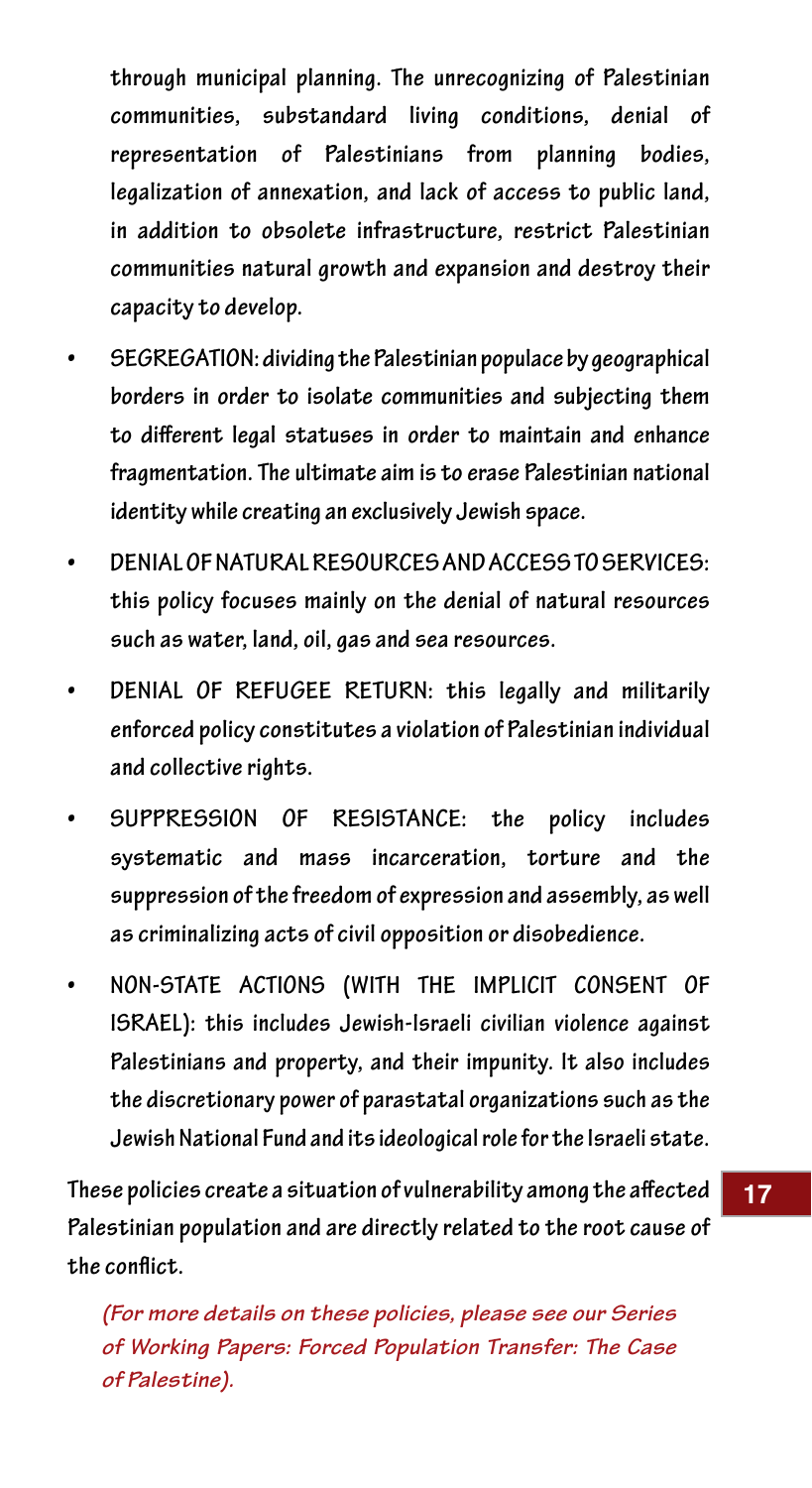

# **2.5** What is the reason behind the **forcible transfer of Palestinians**?

**The Zionist Movement was formed in the late nineteenth century with the aim of creating a Jewish homeland through the formation of a '…national movement for the return of the Jewish people to their homeland and the resumption of Jewish sovereignty in the Land of Israel'. As such, the Zionist colonial enterprise combined the notion of Jewish nationalism, which it aimed to create and foster, with the active colonialism of transplanting people, mostly from Europe, into Palestine with the support of Western imperial powers.**

**Under the maxim "a land without a people for a people without a land," the Zionist movement faced three major obstacles when setting the scene to colonize Mandate Palestine in 1897. The following is a brief outline of these obstacles, and the ways the Zionist movement and then Israel have addressed them:**

- **1. THE INDIGENOUS PALESTINIAN PEOPLE WHO WERE LIVING IN THAT TERRITORY: The central obstacle to the Zionist movement, the Palestinian people themselves, has been addressed by various means. The main manifestation of Zionism has been forcible population transfer.**
- **2. PALESTINIAN PROPERTY AND LAND RIGHTS WITHIN THAT TERRITORY: The Israeli Absentee Property Law 1950 - among other laws and mechanisms - was used to confiscate Palestinian property, legally owned by forcibly displaced Palestinian refugees and internally displaced persons. The term 'absentee' was defined so broadly as to include not only Palestinians who had fled the newly established Israel but also those who had fled their homes yet remained within its borders.**
- **3. LACK OF A SUFFICIENT NUMBER OF JEWISH PEOPLE IN THAT TERRITORY: To ensure a sufficient number of Jewish people in**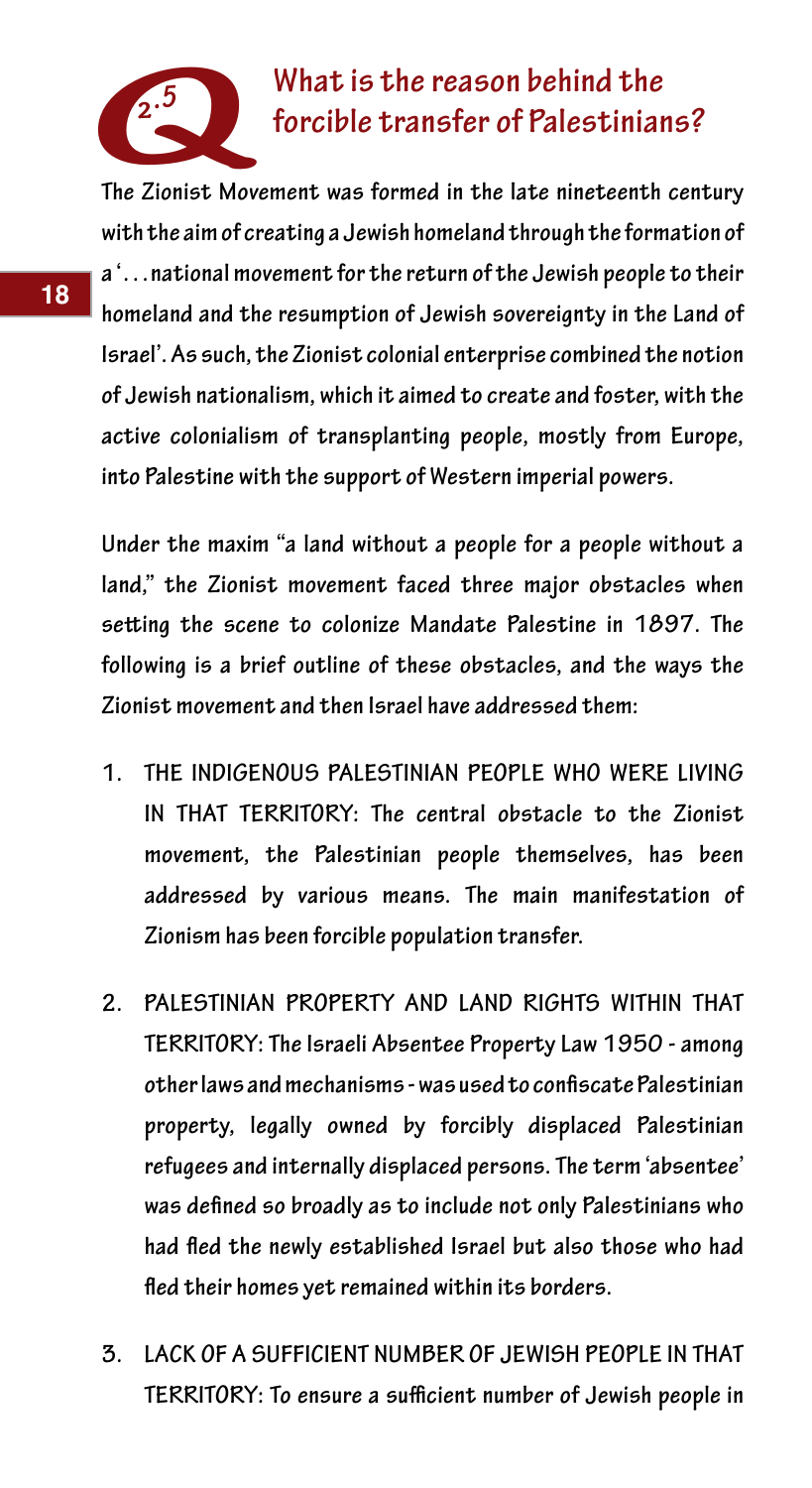**the colonized territory, the Israeli Law of Return 1950 was adopted. It provides that every Jewish person in the world is entitled to 'Jewish nationality' and can immigrate to Israel and acquire Israeli citizenship.** 

**Forcible population transfer is thus a Zionist necessity, ignoring the brutal requisites and consequences. Zionism also requires a structure of racial discrimination against Palestinians (or whoever is not Jewish) in areas of nationality, citizenship, residency rights and land ownership. This system was originally applied in 1948 in order to dominate and dispossess all Palestinians, including the 150,000 who remained within the borders of the "1949 Armistice Line" and later became citizens of Israel. After the occupation of the remaining part of Mandate Palestine by Israel in 1967, this territory was subjected to a similar regime.** the remaining p<br>territory was su<br>2.6<br>**BELLIGERENT O**<br>armed co

# **2.6 What are belligerent occupation, colonization and apartheid?**

**BELLIGERENT OCCUPATION is accepted as a possible consequence of armed conflict and allows the occupying power to administer the occupied territory without changing the legal status of the territory, its population and the sovereigty over it. Although under the law of armed conflict (international humanitarian law) it is intended to be a temporary state of affairs. Israel has a** *de facto* **authority to administer the occupied Palestinian territory, but is not allowed to exercise sovereignty over it. International law prohibits the unilateral annexation or permanent acquisition of territory as a result of the threat or use of force. Israel is to enforce existing laws in the territory, but in principle has no right to change or annul them.**

**COLONIZATION is a practice of colonialism, defined in the Declaration on the Granting of Independence to Colonial Countries and**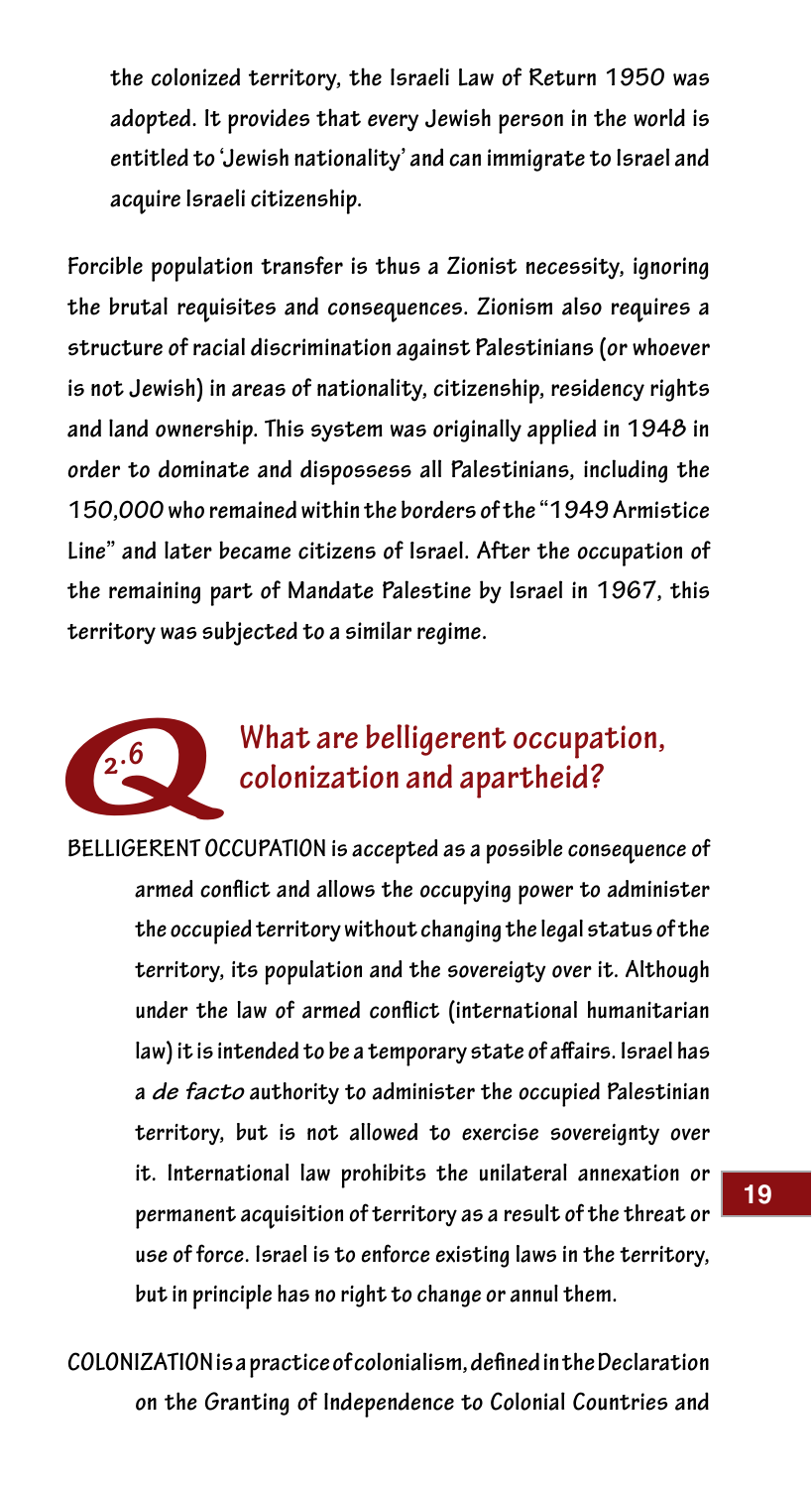# **"Maximum Land with The Ongoing N**



**20**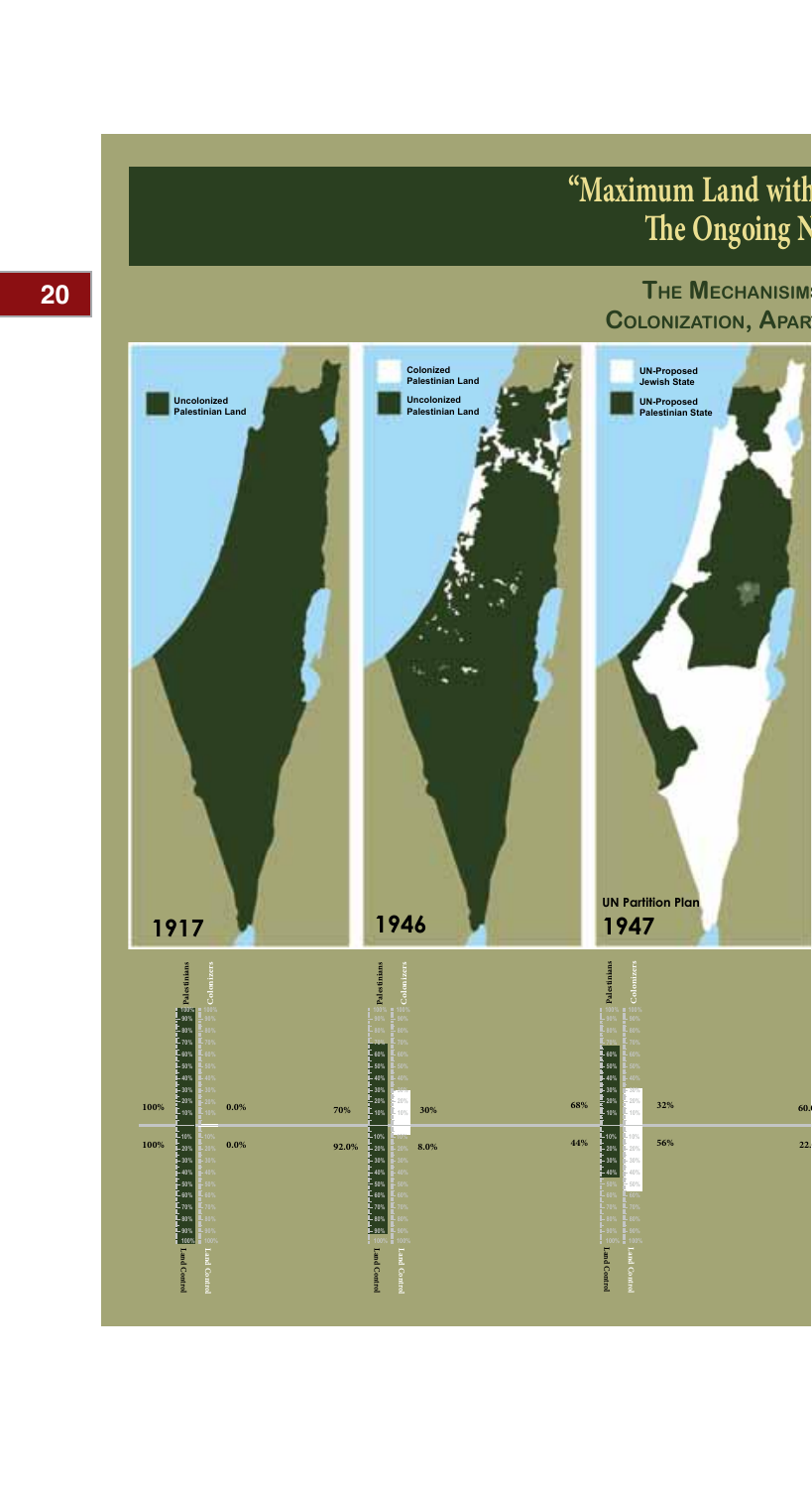# **"Maximum Land with Minimum Palestinians" THE ONGOING ISLAN**

#### **The MechanisiMs of DisplaceMenT colonizaTion, aparTheiD anD occupaTion**



**21**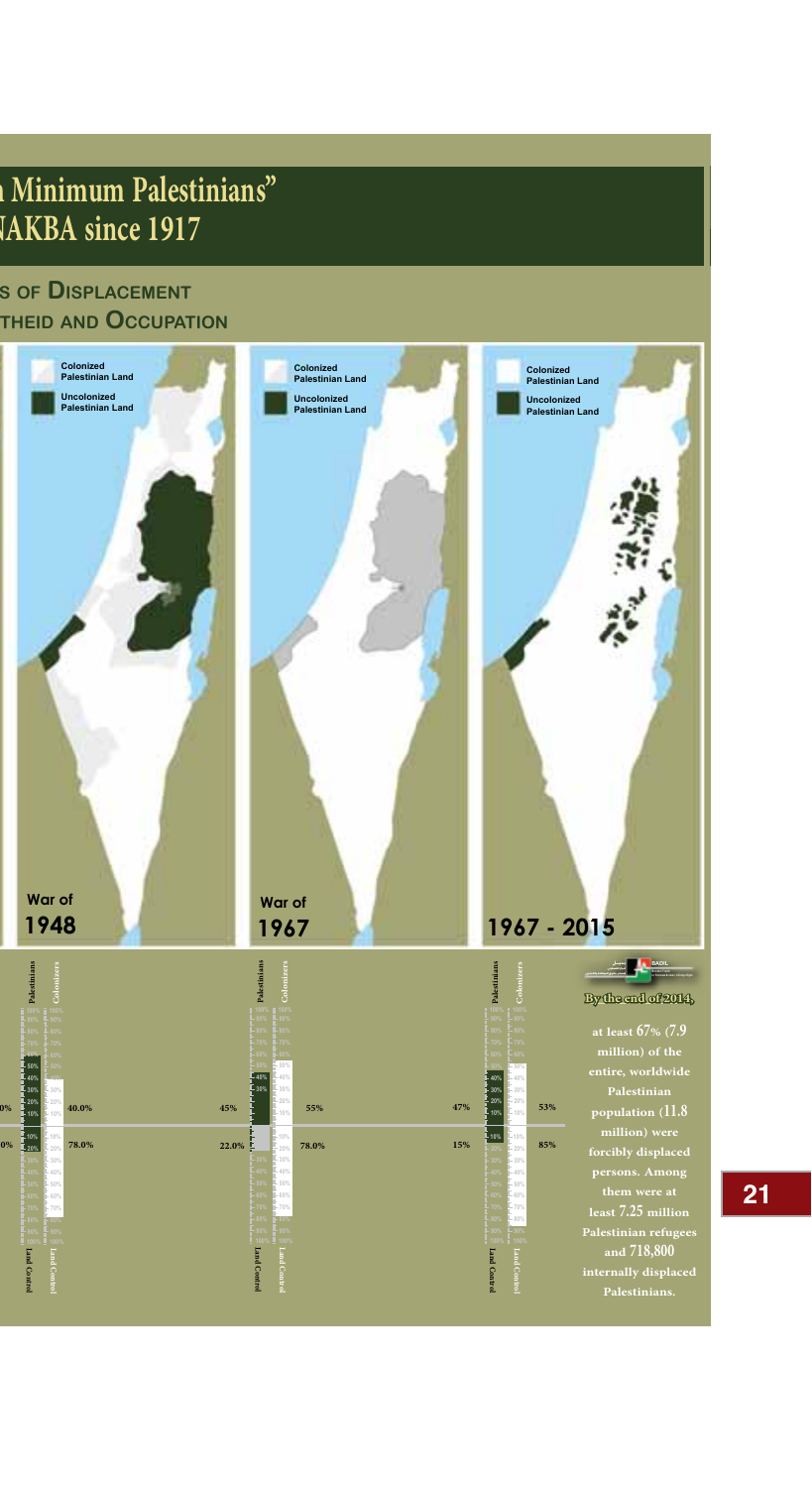**Peoples (1960) as a state in which the acts of a State have the cumulative outcome that it annexes or otherwise unlawfully retains control over territory and thus aims permanently to deny its indigenous population the exercise of its right to self-determination. Colonialism is considered to be a particularly serious breach of international law because it is fundamentally contrary to core values of the international legal order. Colonialism "constitutes a denial of fundamental human rights, is contrary to the Charter of the United Nations and is an impediment to the promotion of world peace and cooperation." Struggle in the pursuit of the right to self-determination is lawful and legitimate for people whose right to self-determination is denied because of their subjugation, domination and exploitation by a foreign power. Israeli colonialism utilizes settlements (colonies) as a means of subjugation and domination: spatially, legally, socially and economically.**

**APARTHEID is one of the most severe forms of racism, "a political system where racism is regulated in law through acts of parliament." Article 3 of the Convention on the Elimination of Racial Discrimination (CERD) defines apartheid as a form of racial segregation. The Convention on the Suppression and Punishment of the Crime of Apartheid (1976) defines apartheid as:**

> **... the purpose of establishing and maintaining domination by one racial group of persons over any other racial group of persons and systematically oppressing them, in particular by means such as segregation, expropriation of land, and denial of the right to leave and return to their country, the right to a nationality and the right to freedom of movement and residence (Article II).**

**The Rome Statute defines apartheid as inhumane acts "committed in the context of an institutionalized regime of systematic oppression and domination by one racial group over any other racial**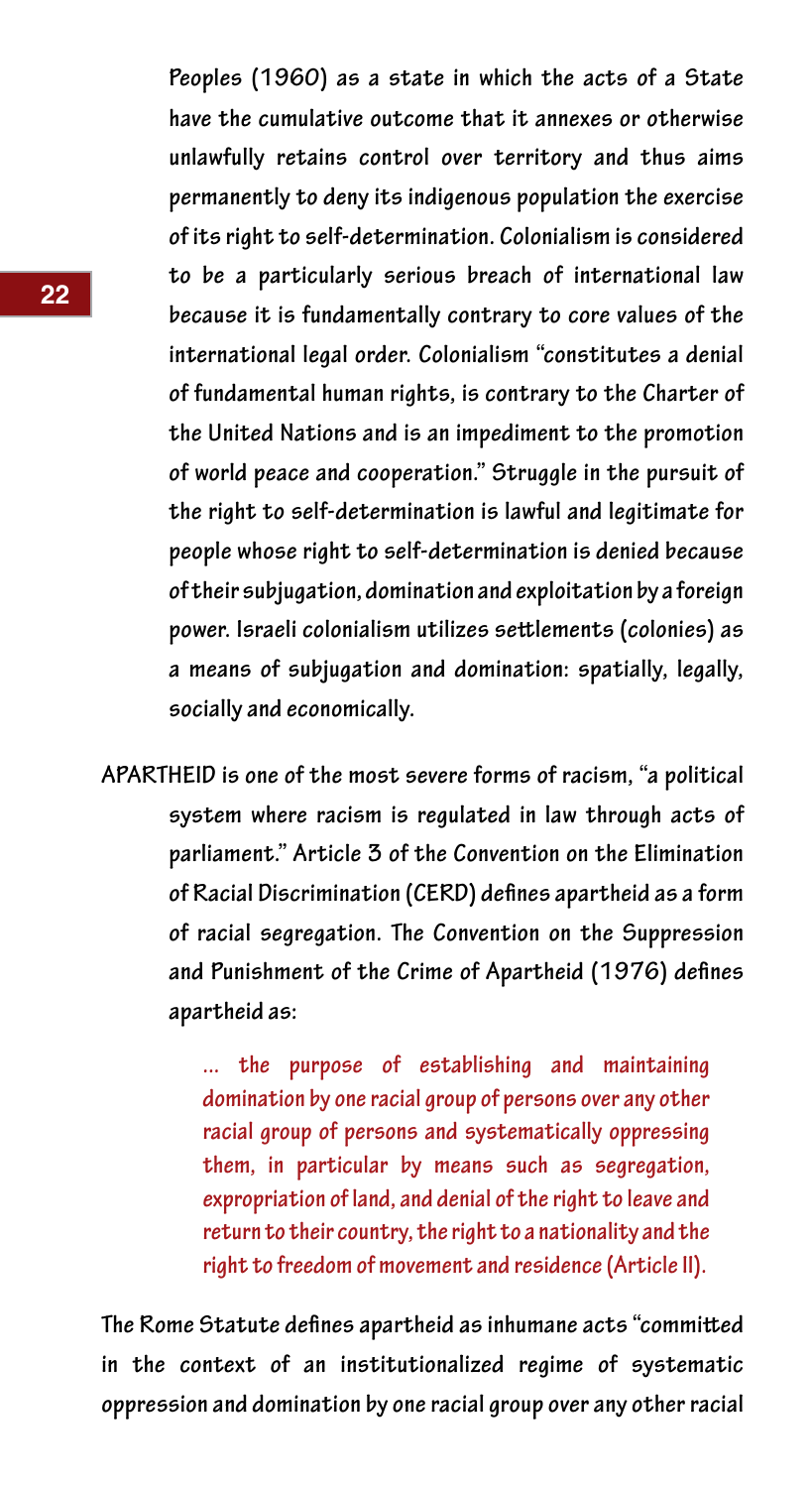**group or groups and committed with the intention of maintaining that regime." Apartheid constitutes a crime against humanity. Members of organizations and agents of an apartheid state are subject to criminal prosecution, irrespective of the motive involved, and whenever they commit, participate in, directly incite or inspire, directly abet, encourage or cooperate in the commission of the crime of apartheid (Article III, 1976 anti-Apartheid Convention). All states are obliged to condemn, suppress and punish those involved in the crime of apartheid.**



## **2.7 What is the forced secondary displacement of Palestinians?**

**Many Palestinians who sought refuge outside their homeland experienced further forced displacement. With their right to a nationality and travel document denied by Israel, they became stateless refugees who have been vulnerable to the impacts of armed conflicts and human rights violations in their respective host countries.**

**The level of protection provided to Palestinian refugees under Arab regional and national instruments and mechanisms is notably low. Ineffective protection, including discrimination against Palestinian refugees and armed conflicts in Arab host countries, have been, and remain triggers of forced secondary displacement of Palestinians. Throughout the last century, the following political situations illustrate some critical examples:**

- **• Mid-1950s: Palestinian oil industry workers were expelled from the Gulf States;**
- **• 1970: Numerous families of Palestinian refugees were expelled from Jordan as part of the expulsion of the nascent Palestinian resistance movement (the Palestinian Liberation Organization) in the events termed "Black September." Most of them settled in Lebanon;**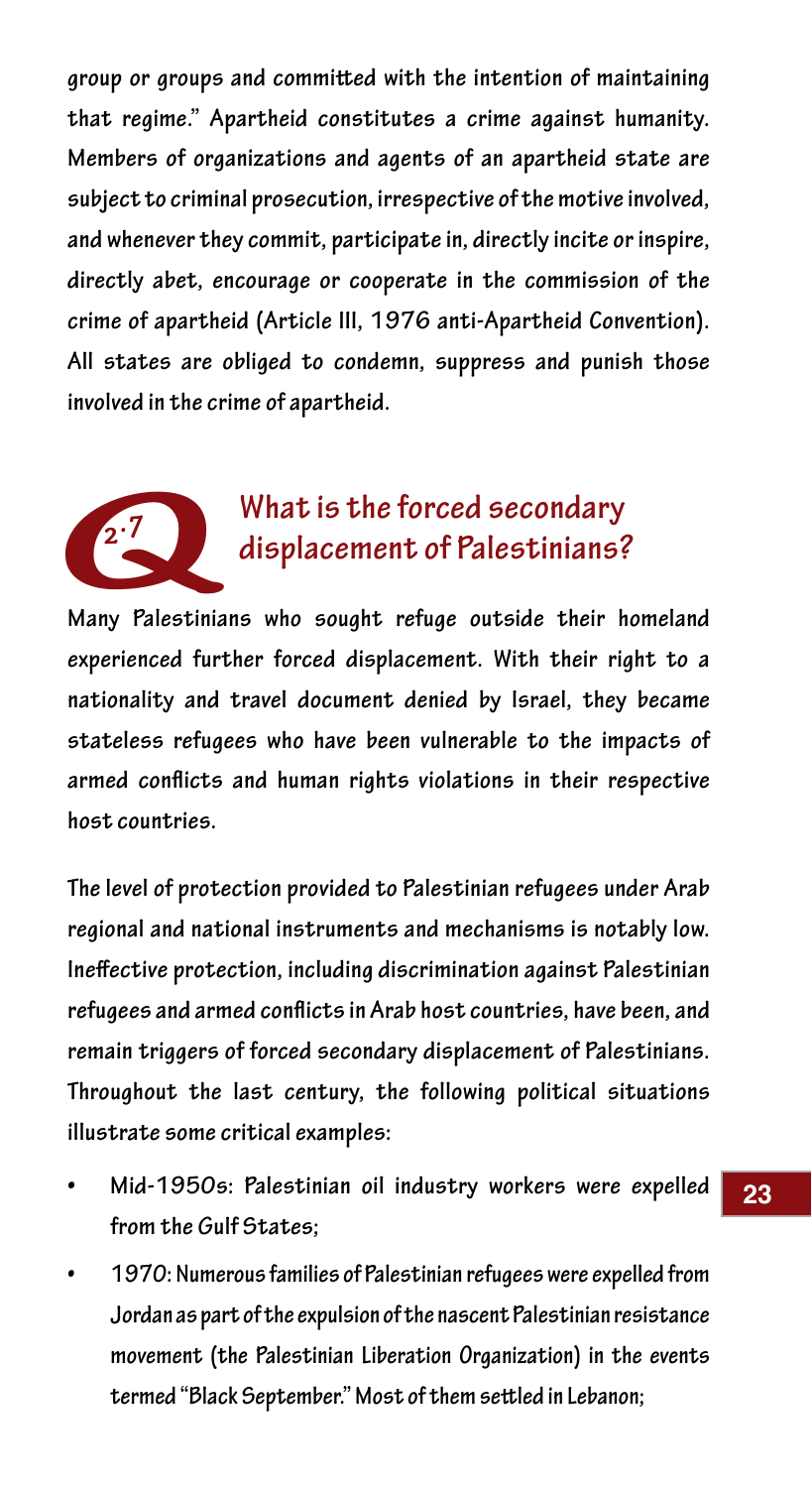- **• 1976–1991: During the Civil War in Lebanon, more than 100,000 Palestinians were forced to leave the country;**
- **• 1990–1991: More than 400,000 Palestinians were expelled from Kuwait in response to the Palestine Liberation Organization's political support for Iraq during the Gulf War;**
- **• 1995: Libya expelled some 30,000 Palestinians from its territory (some were subsequently re-admitted);**
- **• 2003–2011: Several thousand Palestinian refugees were displaced, and many more remain threatened, in the context of the US-led war against, and occupation of, Iraq;**
- **• 2006-2010: Internal displacement of Palestinian refugees inside Lebanon as a consequence of the 33-day war between Israel and Hezbollah and the siege and bombardment of the Palestinian Nahr Al-Bared refugee camp by the Lebanese army.**

*The crisis that broke out in Syria in 2011 has resulted in the forced secondary displacement of thousands of Palestinian refugees. The conflict has deeply affected all 12 Palestinian refugee camps in Syria and all 560,000 registered Palestinian refugees in the country. As a consequence o<sup>f</sup> the violent conflict, more than 50 percent of registered Palestinian refugees of Syria have been displaced inside the country. Other refugees tried to seek refuge in neighboring countries. UNRWA has registered more than 44,000 Palestinian refugees fleeing Syria in Lebanon, and more than 14,000 in Jordan. It is estimated that between 4,000 and 10,000 Palestinian refugees from Syria have fled to Egypt since the beginning of the Syrian conflict, and although there is no official data on the number of Palestinian refugees who escaped to Turkey, local organizations estimate that around 15,000 have found their way to Turkey and to Europe.*

**24**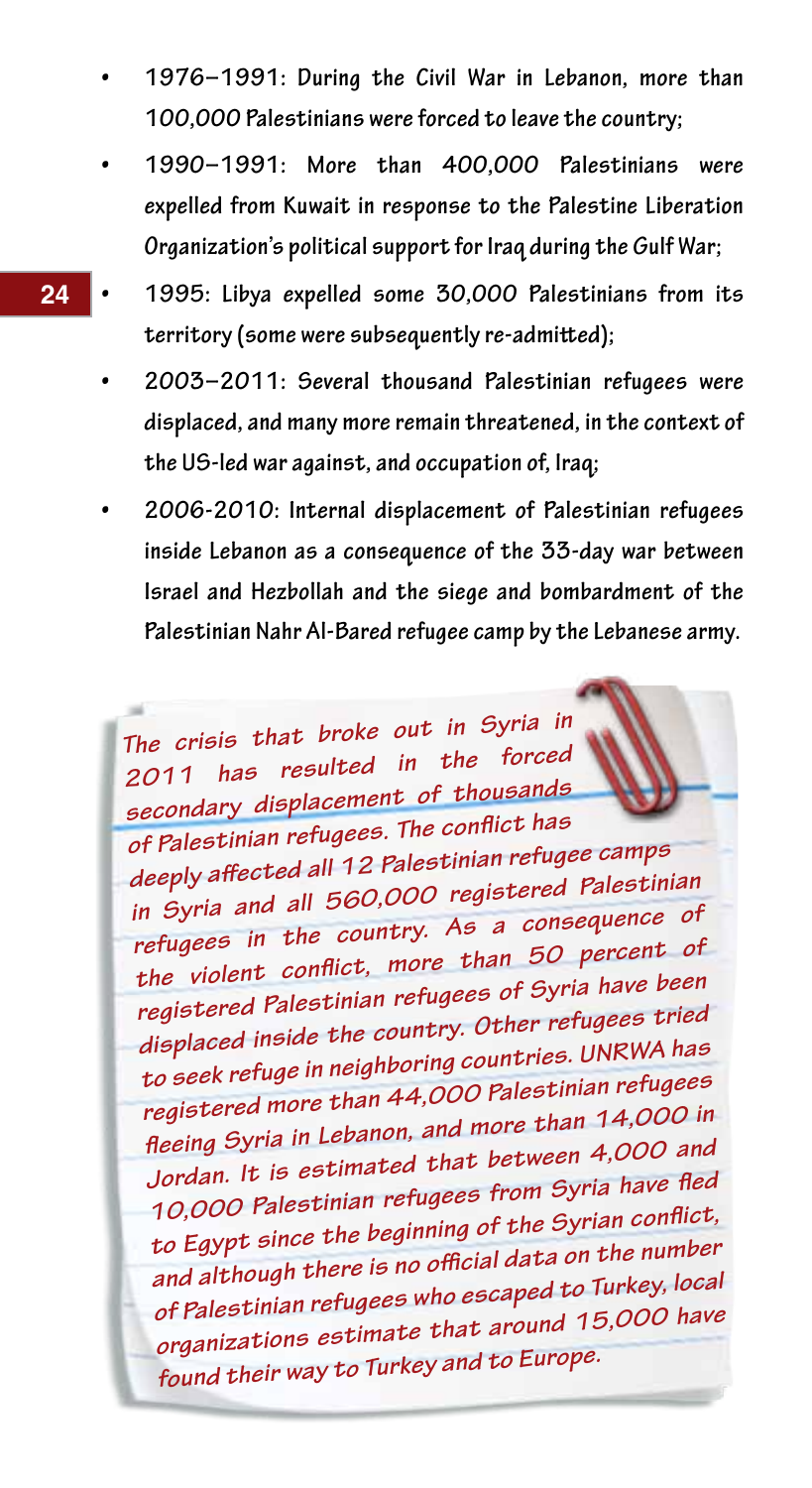### **3.0 Legal status of refugees and internally displaced persons**



#### **3.1 What does international law say?**

**The framework for durable solutions for all persons displaced in 1948, including internally displaced persons inside Israel, is set forth in Article 11 of UN General Assembly Resolution 194, passed on 11 December 1948. Resolution 194 resolves that the refugees be allowed to return to their homes at the earliest practicable date and that compensation be paid in accordance to international principles and justice.**

**Palestinian refugees and internally displaced persons displaced in 1967 have a similar framework provided in Paragraph 1 of UN Security Council Resolution 237, passed on 14 June 1967 and calling on Israel to allow the immediate return of all who had fled the hostilities.**

**In addition, the rights of Palestinian refugees and internally displaced persons are enshrined in different international law instruments such as the Universal Declaration of Human Rights; the International Covenant on Civil and Political Rights; International Convention on the Elimination of all forms of Racial Discrimination; International Convention on the Suppression and Punishment of the Crime of Apartheid; the Hague Regulations concerning the Laws and Customs of War on Land; and the Fourth Geneva Convention, among others.**

**Some of the rights recognized by those instruments are the right to an effective remedy by the competent national tribunals; the right to freedom of movement and residence within the borders of each state; the right to leave any country, including his own and to**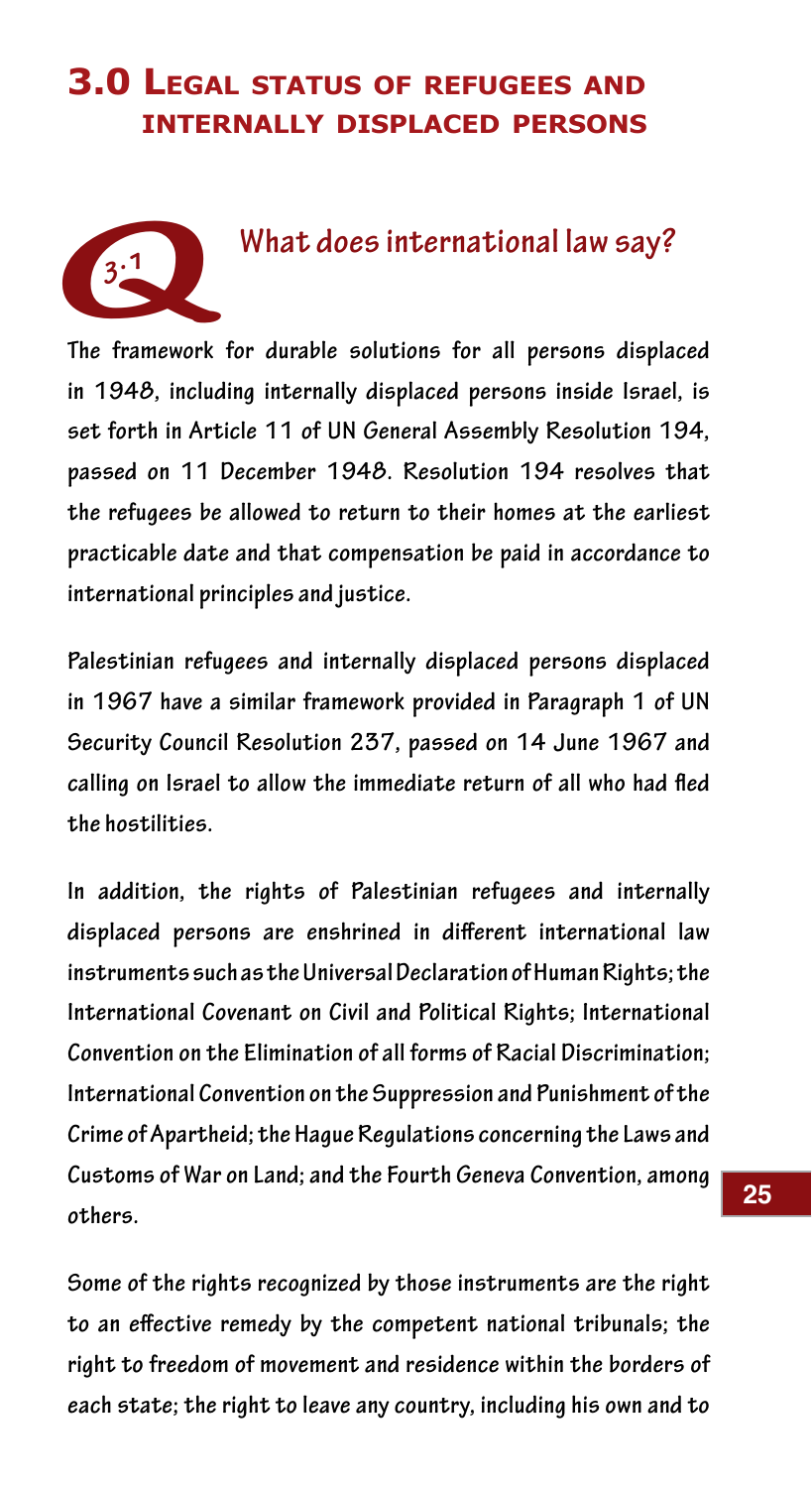**return to this country; the right to security and protection by the State against violence or bodily harm; the right to nationality; the right to freedom of opinion and expression and the right to housing.**

# **13.2** Why are the rights of Palestinian refugees and internally displaced **Persons not respected?** State against v<br>right to freedom<br>**3.2**<br>Despite numero

**Despite numerous United Nations resolutions calling for the implementation of UN Resolutions 194 and 237, no international organization has actively engaged in the search for a comprehensive solution for the problem of Palestinian refugees and internally displaced persons since the early 1950s. Instead of enabling the United Nations Conciliation Commission for Palestine (UNCCP, see Box), which was established by UNGA Res. 194 and mandated to implement it, international politics has undermined the United Nations as a guardian of Palestinian refugee rights and limited its role to providing humanitarian aid, while solutions have been left to political negotiations between the parties. These negotiations have been subject to a balance of power that is in Israel's favor, and Israel, in turn, has sought consistently to avoid recognition and implementation of the right of return.**

**Balance of power, or a politically driven approach may result in a "peaceful agreement" for a specific set of conditions or a particular moment, but such a peace would be temporary only. According to such a resolution, refugees as groups and individuals, will always seek their rights to ensure that their humanity and dignity are recognized and protected. Therefore, a human rights-based approach is the only viable framework for constructing a durable solution for this protracted conflict.**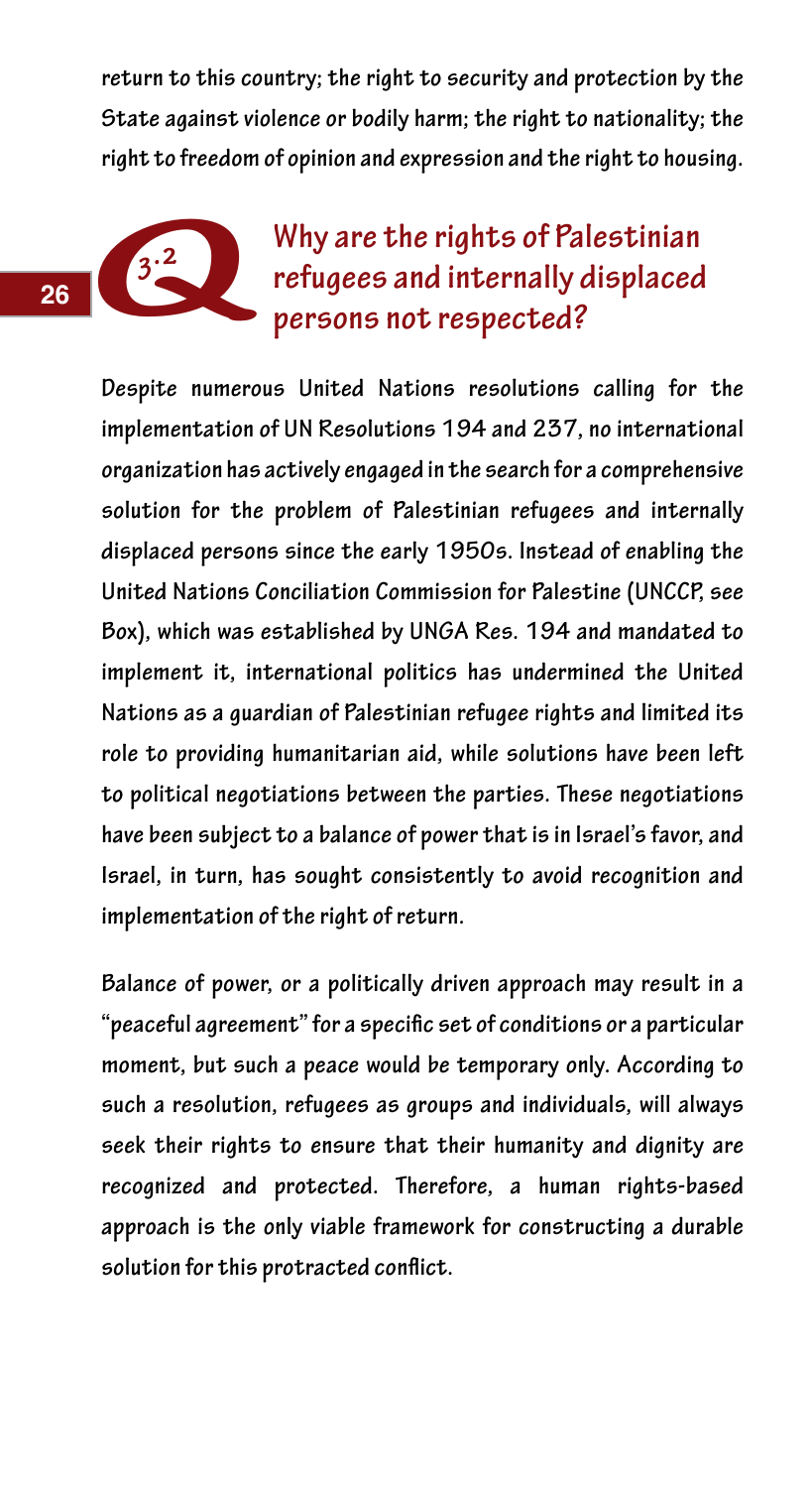

 **3.3 Who is responsible for the implementation of UN resolutions regarding the Palestinian refugees?**

**States have an obligation to protect people under their jurisdiction. Under the Law of State Responsibility, states that are responsible for the commission of an internationally wrongful act must provide reparation. Successor governments remain bound by the responsibility incurred by predecessor governments. Full reparation includes restitution, compensation and satisfaction, rehabilitation and guarantees of non-repetition. Restitution includes, as appropriate: restoration of liberty; enjoyment of human rights, identity, family life and citizenship; return to one's place of residence; return of property; and restoration of employment. When the state's actions are the cause of forcible and arbitrary population displacement, the state is, by definition, not providing the protection required by international law. The state is rather committing an "internationally wrongful act" that triggers a legal obligation to make reparation.**

**Israel has so far failed to fulfill its obligations towards Palestinian refugees and internally displaced persons. Palestinian victims of forcible and arbitrary displacement lack the protection of their country. The responsibility of the international community and international protection therefore comes into play to ensure that their basic rights are respected.**

**The international legal regime for the protection of refugees is enshrined in the 1951 Convention Relating to the Status of Refugees, its 1967 Protocol, and the 1950 Statute of the Office of the UNHCR governing the rights of refugees and state obligations towards them. UNHCR is the principal international body mandated to assist host states providing protection for refugees worldwide and to supervise the implementation of the**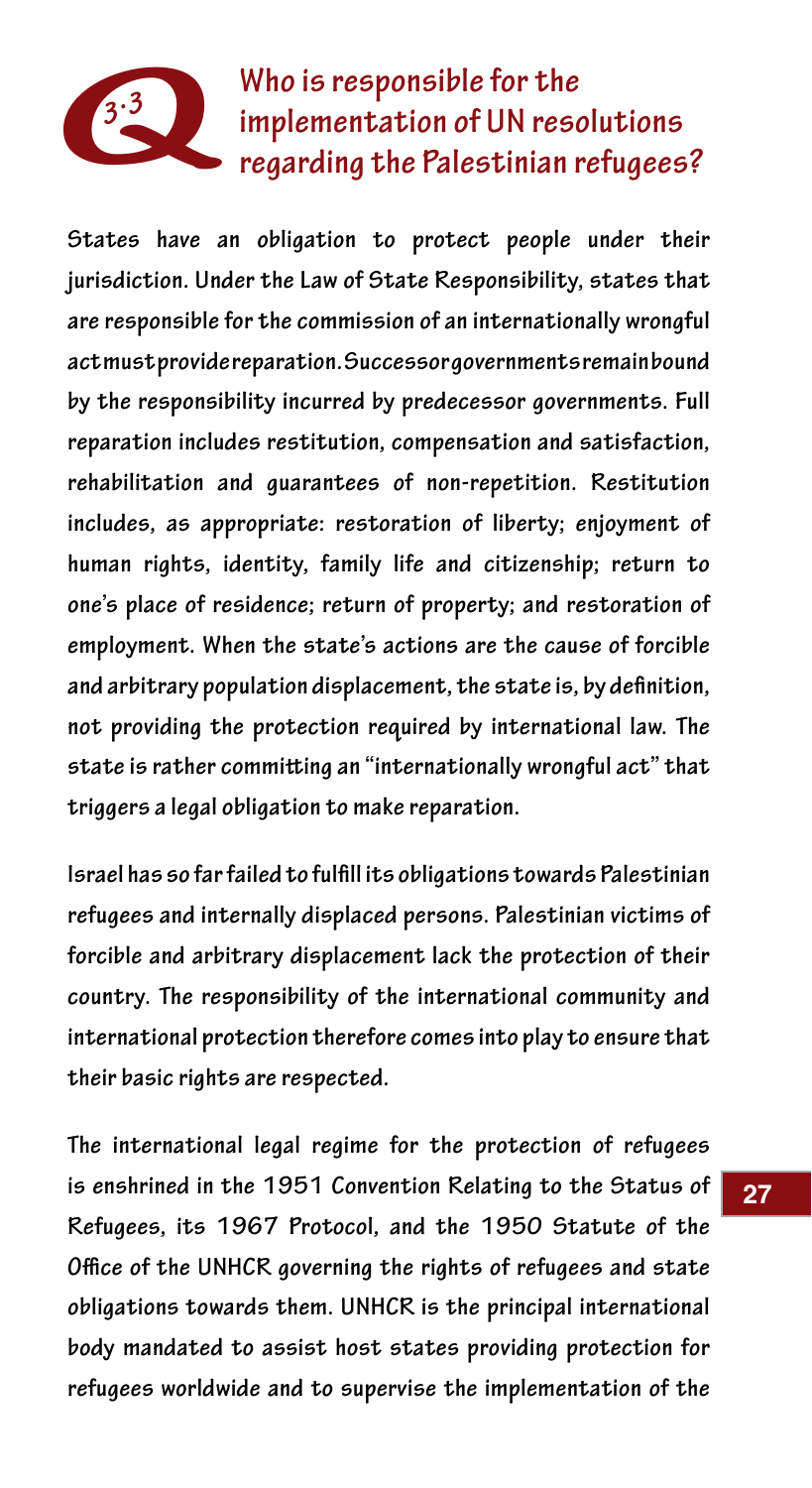**<sup>28</sup>** *The United Nations Conciliation Commission for Palestine (UNCCP) was established in <sup>1948</sup> to assist the governments and authorities concerned to achieve a final settlement o<sup>f</sup> the Palestine question. Its mandate included special guidelines to provide assistance and protection, and to find a durable solution for Palestine refugees.* 

*The UNCCP failed to achieve progress towards a peace agreement between Israe<sup>l</sup> and Arab states and repatriation of the 1948 Palestinian refugees. Due to the lack of international political will to facilitate solutions for Palestinian refugees consisten<sup>t</sup> with UN General Assembly Resolution 194(III) and international law, by the mid-1950s, UNCCP had ceased to provide Palestinian refugees with the basic internationa<sup>l</sup> protection afforded to all other refugees.*

*The lack of UNCCP protection, the limited protection of UNHCR afforded to Palestinian refugees outside UNRWA's area of operation, and the lack of an explicit protection mandate for UNRWA, has resulted in a severe international "protection gap" for Palestinian refugees.*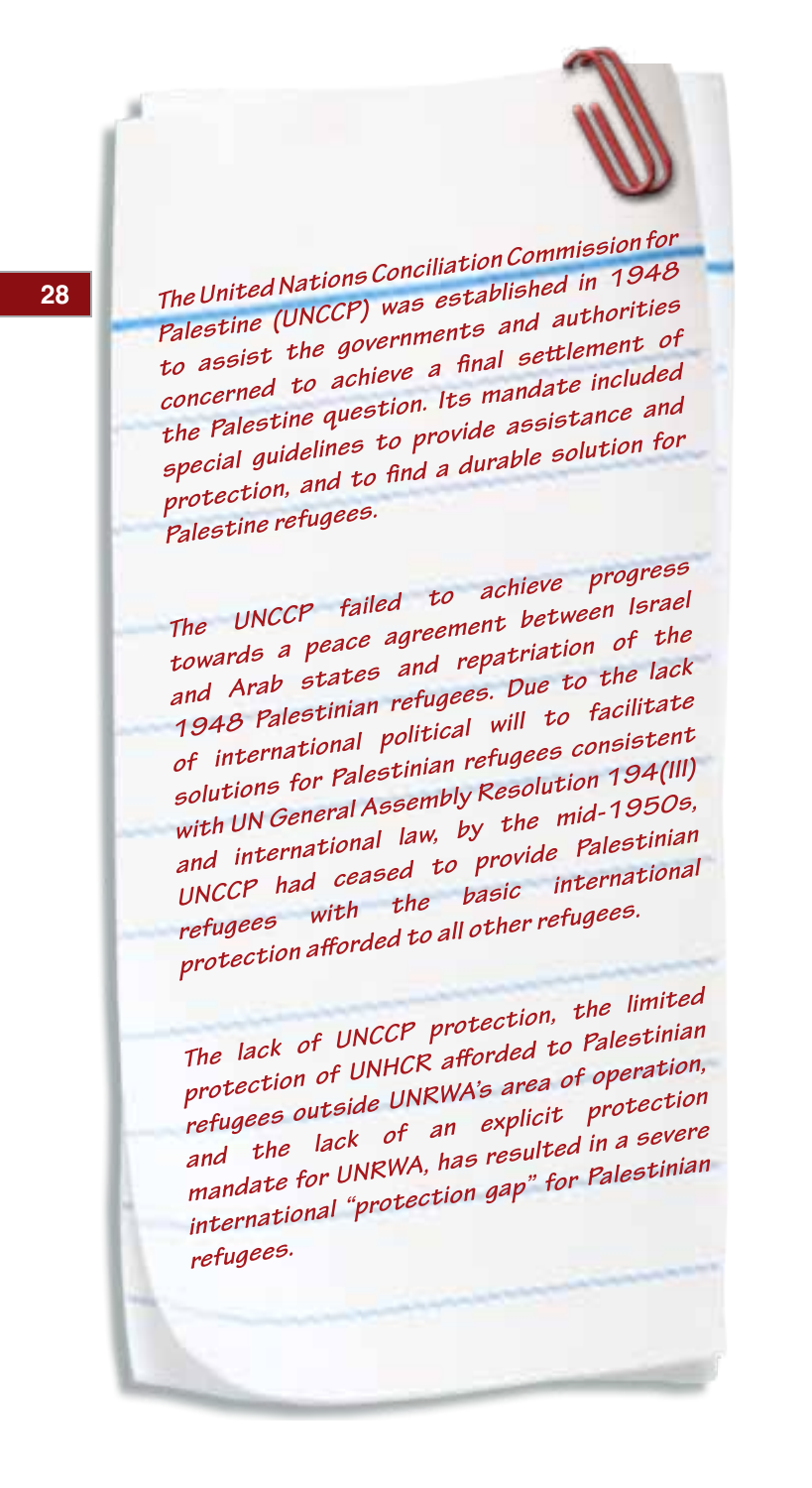**Refugee Convention and 1967 Protocol in host countries. In the Palestinian case there are two other bodies as well, UNRWA and UNCCP.** 

**Generally, internally displaced Palestinians who remain under the domestic jurisdiction of Israel have many of the same protection rights and needs as refugees, but since they have not crossed an international border they do not fall within the scope of the Refugee Convention and its Protocol. Unlike refugees, no single binding international instrument is exclusively devoted to the protection of internally displaced Palestinians, and identification as an internally displaced Palestinian does not confer legal status under international law. The first comprehensive attempt to define internally displaced Palestinians' protection is contained in the 1998 Guiding Principles on Internal Displacement, but this is not a binding legal instrument.**

**All host states are obliged to protect Palestinian refugees in accordance with the international standards set by the human rights conventions they are party to, and under international law. In this context, the Palestinian Authority is considered as a host state for the Palestinian refugees in the occupied Palestinian territory. Most states, however, fail to protect Palestinian refugees according to these standards. Consequently, different UN bodies set up alternative mechanisms to ensure protection and accountability. These various agencies are meant to document human rights abuses and hold their perpetrators, namely Israel, accountable. Host countries of Palestinian refugees and third countries also have the responsibility to hold Israel accountable and to force it to comply with international law.** 

**Although these mechanisms provide a channel for Palestinians to receive protection, they are not an adequate substitute for Israel's acceptance of its responsibilities under international law.**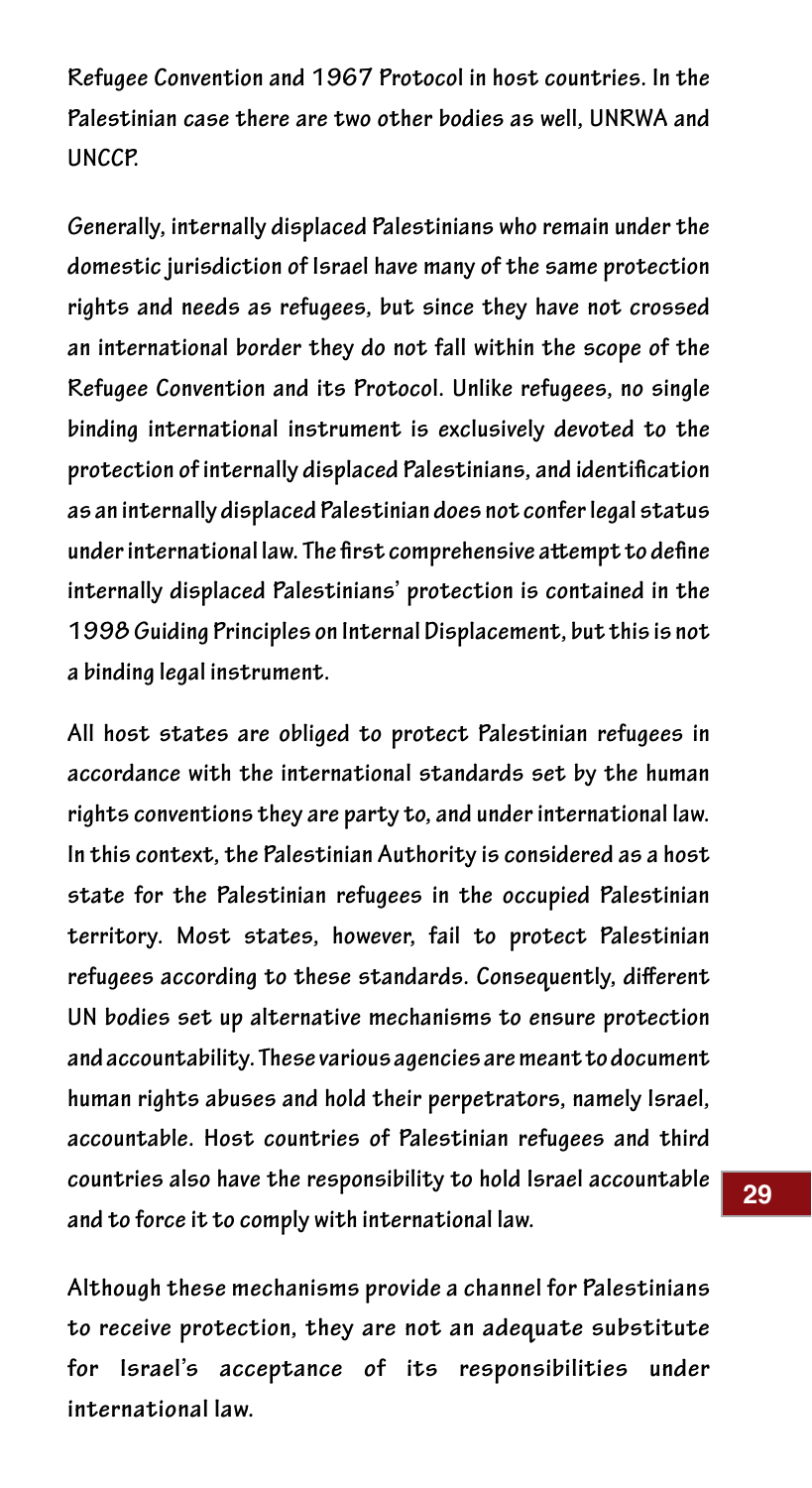

# **3.4 Why is Israel opposed to durable solutions for Palestinian refugees?**

**Israel is not opposed to durable solutions for Palestinian refugees. It has historically sought, however, to limit the three durable solutions to two: namely, local integration of refugees in the host countries; and resettlement in third states. Israel is unwilling to accept return as a right. At most, Israel is willing to allow the return of a limited number of refugees within its borders as a humanitarian gesture only. This number has never exceeded 0.5 percent of all Palestinian refugees, according to documents from the negotiations in the past two decades. Tzipi Livni, leader of the Israeli team in the negotiations that took place in 2013-2014, stated in an interview in 2011 that she was implacably against any refugee return. In the 1990s, Israel accepted in principle the right of Palestinians displaced for the first time in the 1967 War to return to the 1967 occupied Palestinian territory, but blocked negotiations over the mechanism of implementation.**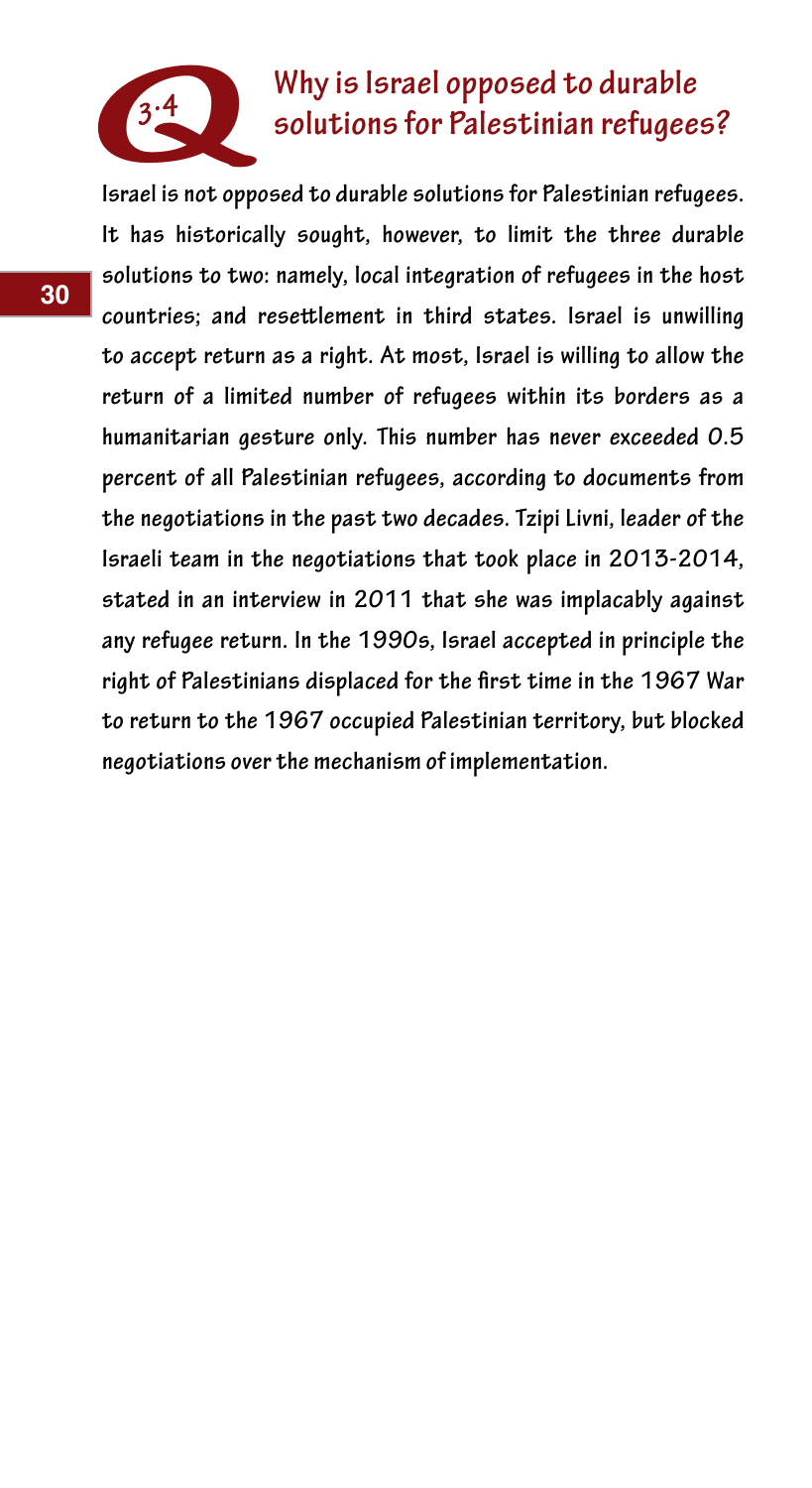# **4.0 Practicality of Return**



# **4.1 If Palestinians are not nationals of Israel, why do they have the right to return to Israel?**

**International law and practice in other refugee cases provides some answers. Under the law of nationality, as applied upon state succession, newly-emerging successor states are obligated to accord nationality status to all habitual residents of the territory undergoing the change in sovereignty, including to refugees and regardless of where they may have been on the actual date of succession. States may not denationalize their own nationals in an attempt to cast them out, especially when denationalization is based on discriminatory grounds such as ethnic, national or religious criteria. This is what Israel has done in refusing to allow refugees to return to their homes since 1948, and then only granting citizenship to Palestinians that remained in their homes.**

**Palestinian refugees are not different to other refugees around the world. Just as other refugees have sought to return to the places they call home, as difficult as that may be following persecution, armed conflict and destruction of the very threads of life, so too do Palestinian refugees regard return as the main solution to their plight. According to the Office for the UN High Commissioner of Refugees (UNHCR), return (or repatriation) is the preferred durable solution to the plight of refugees in the world.**

**The creation of a Palestinian state without full recognition of the right of return to their homes of origin offers no remedy and reparations to Palestinian refugees. It limits self-determination by restricting Palestinian nationhood and abandoning many Palestinians to a state of permanent exile.**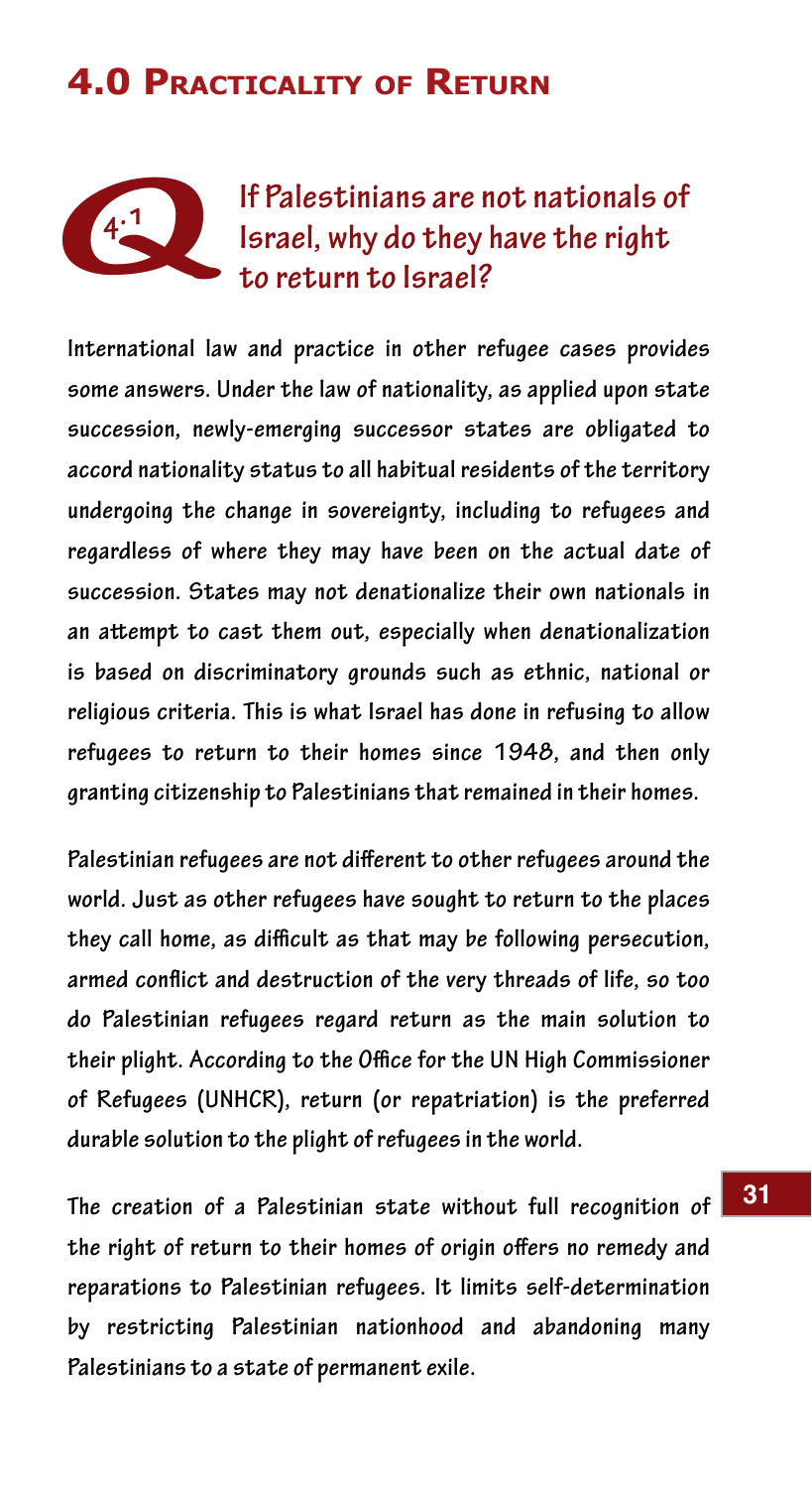**The Palestinian right of return is individual and collective. Individual in the sense of UN Resolution 194, which affirms that return must be guided by the individual choice of each refugee. The UN Secretariat stated that "the General Assembly intended to confer upon the refugees as individuals the right of exercising a free choice as to their future." But the right of return is also a collective right of Palestinian refugees, understood as a principle equal to the right to self-determination. In fact, the** *erga omnes* **obligation to implement the collective right to self-determination first requires enabling refugees and other displaced persons to return to their homes and repossess their properties. Consequently, it would be accurate to say that the Palestinian right to self-determination is meaningless without ensuring the Palestinian refugees' right to voluntary repatriation.**

**The exercise of one does not negate or substitute exercising the other. So some Palestinians may choose not to exercise their right to return as an individual right, but this does not in any way affect or diminish the collective right of Palestinian refugees to return to their homes and villages of origin. Also, if the majority of Palestinians or political bodies decided to limit the scope of selfdetermination to the 'State of Palestine within 1967 borders', the individual right to return of every Palestinian refugee, who chooses to return to his/her home of origin in Israel, is still applicable.**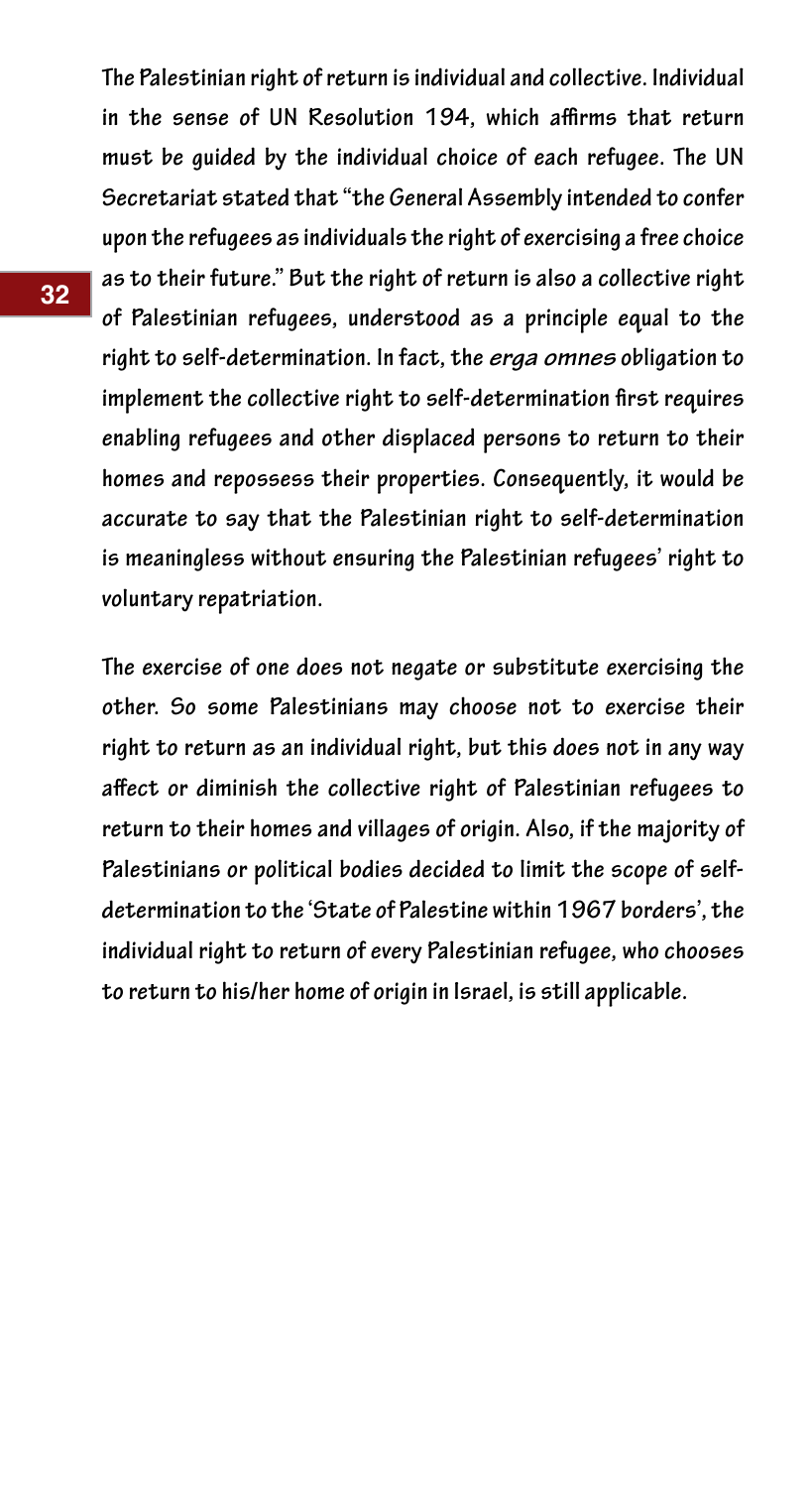# **Q 4.2 How can refugees return when their villages and homes have been destroyed and new towns built in their place?**

**In the early 1950s, Israeli officials informed the UN that "the individual return of Arab refugees to their former places of residence is an impossible thing. Their houses have gone, their jobs have gone." While it is true that many Palestinian refugee homes and villages were by that time razed to the ground, it is important to remember that many refugee homes and villages were not destroyed until the mid-1960s.** 

**Moreover, the destruction of refugee houses has not prevented the return of refugees in other parts of the world. In Kosovo, 50 percent of the housing stock was destroyed, 65 percent in Bosnia, and 80 percent in East Timor. In each of these cases, the international community supported the right of refugees and displaced persons to return to their places of origin. The logical solution to the problem of damaged or destroyed housing is rehabilitation and reconstruction. The reconstruction of refugee houses is aided by the fact that the land expropriated from the refugees has remained largely vacant. The Jewish population of Israel is concentrated primarily in urban centers with some 160,000 rural Jewish-Israelis living in an area of around 17,000 sq. km, or some three-quarters of Israel. It is from this area that the majority of refugees originate.**

**In addition, it is estimated that in 90 percent of the communities from which Palestinian refugees originate inside Israel, there is no conflict with existing built-up Jewish communities. In other words, the return of Palestinian refugees would not result in the displacement of the existing Jewish population from their homes and communities. International law and best practice provide**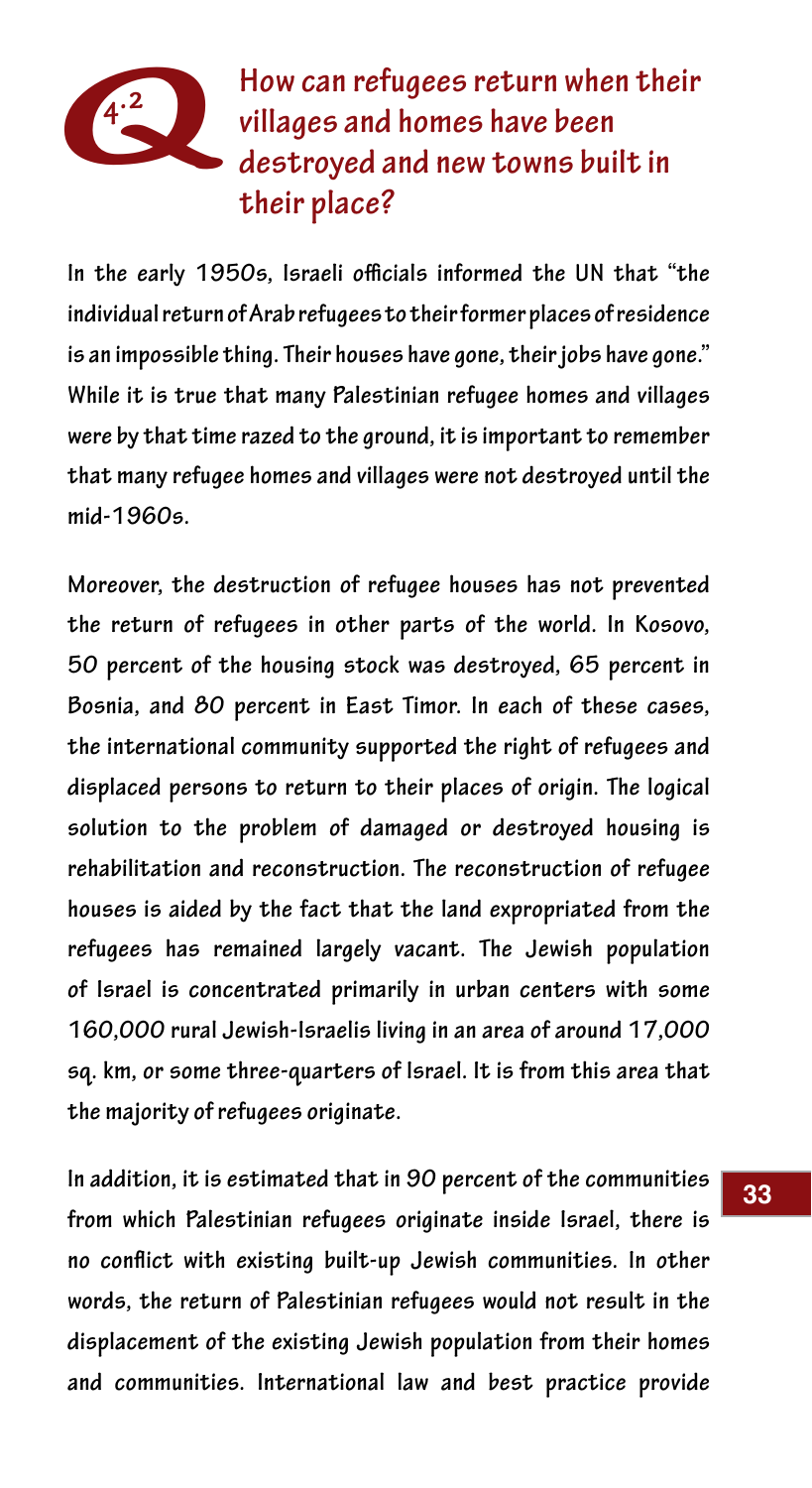**creative solutions enabling refugees to return while maintaining and even developing the existing infrastructure.**



## **4.3 Who will own the land if refugees return?**

**The starting point for resolving outstanding housing and property claims is international law. In practice, Jewish restitution cases in Europe could form the basis for resolving refugee property claims in Palestine. Relevant precedents include the right of individuals or heirs to repossess homes and properties abandoned during periods of conflict, the right of individuals to repossess housing and property regardless of the passage of time, the right of organizations to receive communal and heirless assets, the role of non-governmental organizations as a party to negotiations concerning housing and property restitution, and the right of individuals to housing and property restitution in states where they are not domiciled or do not hold citizenship.**



# **4.4** What happens when someone else is<br>living in a refugee's home?

**Most refugee homes have been destroyed. Numerous Palestinian refugee homes remain, however, in urban centers. Many of these homes are regarded as choice real estate due to their traditional design and spaciousness. In all other refugee cases where housing and property restitution has been implemented, solutions to the problem of secondary occupancy have been governed by refugees' right to restitution which must, if practically possible, be respected. If the property is held by the state, the state is obligated to ensure restitution. In the event that current occupants of refugee homes can show that they have purchased the property in good faith—i.e. they were unaware that the house**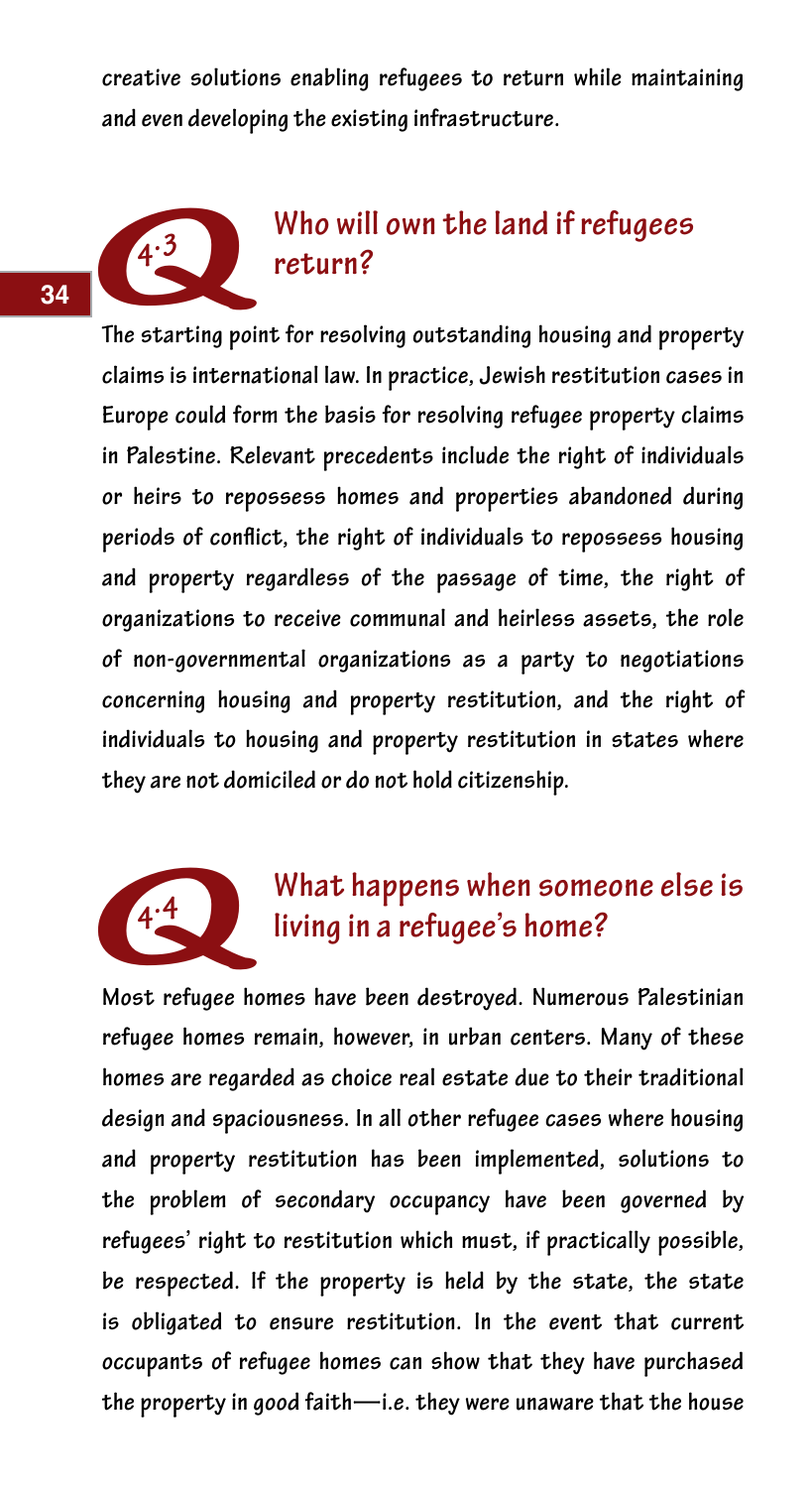**belonged to someone else—they may also file a claim for the property. In any case, the administrative or judicial body handling restitution claims must ensure that the current occupants' basic housing rights are protected. Governments and, in some cases the international community, are responsible for ensuring that the secondary occupant has access to alternative housing of similar standards. Compensation is often paid to the secondary occupant for any improvements made to the house.**



# **4.5 How can the right of return contribute to peace and reconciliation?**

**In cases of mass forced displacement, enabling displaced persons to choose the solution to their plight, whether that choice is return, local integration or resettlement, is considered essential to peace building and reconciliation. The opportunity to make this choice is an individual act of self-determination that in turn contributes to the collective sense of justice. This, finally, is a key component for a durable and lasting peace. When refugees are denied the option of returning to their homes and forced to remain in exile, the peace and stability sought by all parties is delayed. It is the continued denial of the inalienable rights of the Palestinian people to selfdetermination, national independence, sovereignty and return to the homes and properties from which they have been forcibly displaced that has been the principle reason behind the failure of the 'peace process' since the early 1990s.**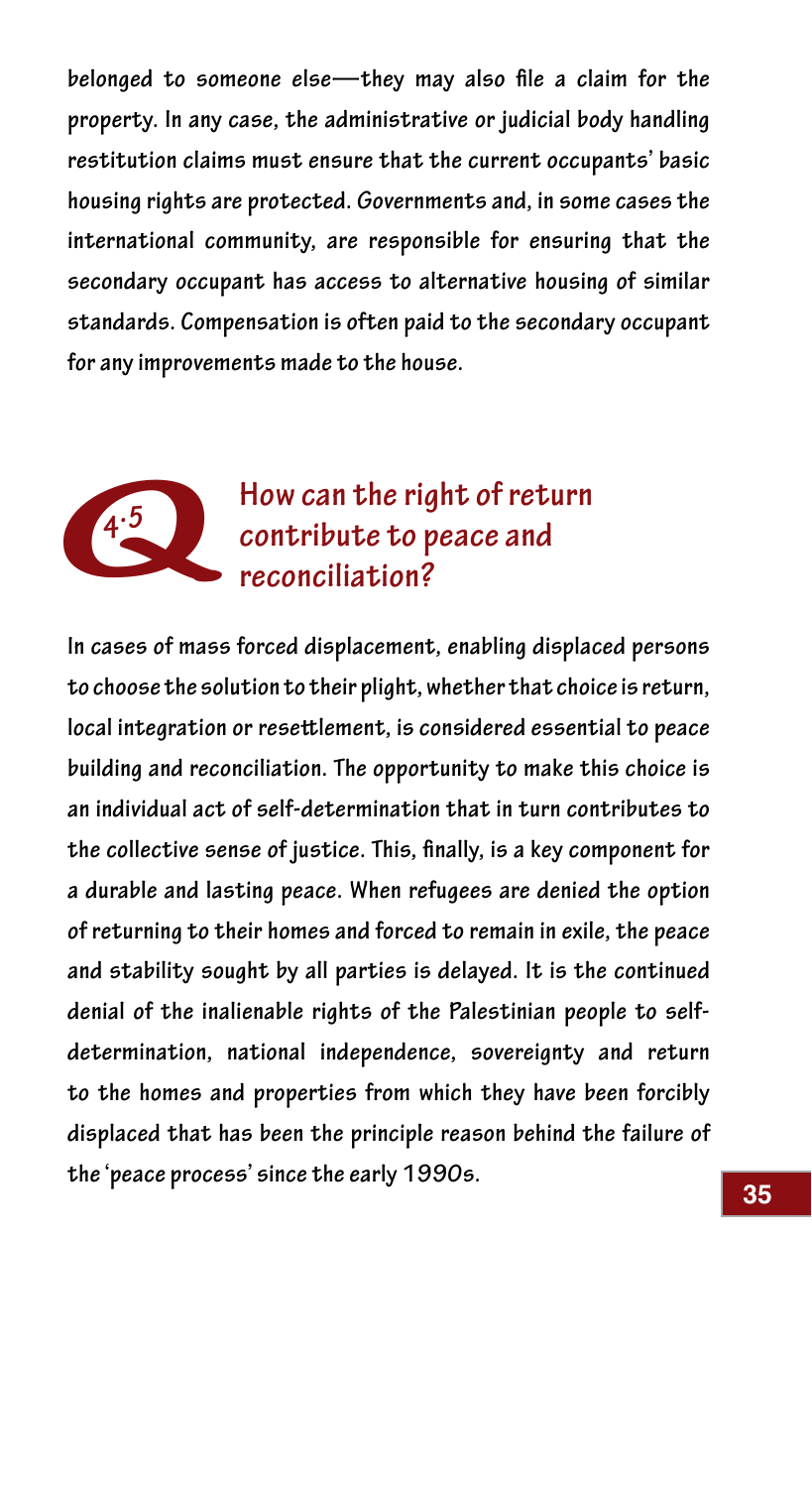### **5.0 So what can we do?**



**36**

# **5.1 What is the role of refugees in implementing a durable solution?**

**International best practice insists that refugees be offered their choice of a solution in a voluntary and informed manner. A rightsbased approach to assistance and protection, moreover, requires that refugees are consulted and given a right to participate in the design and implementation of national and international interventions. The UN High Commissioner for Refugees (UNHCR) has adopted both the principle of voluntariness (refugee choice) in the search for durable solutions, and a participatory approach in its operations. In the case of Palestinian refugees, UN General Assembly Resolution 194 (1948) affirms that the refugees should choose their preferred solution (return, integration or resettlement), and it obligates the responsible state (Israel) and other international agencies to compensate and rehabilitate refugees, both those who have chosen to return to their homes and those who have chosen not to return.**

# What is the responsibility of the  **international community in implementing a durable solution?** refugees, both t<br>those who have

**The international community has established three 'durable solutions' for resolving refugee crises: repatriation (implementation of the right of return and the only solution that is a fundamental right), resettlement in a third country and local integration in the host country. Return, property restitution and compensation are part of durable solutions, in particular where refugees have been victims of population transfer, i.e. ethnic cleansing.**

**The international community plays a large role in holding Israel**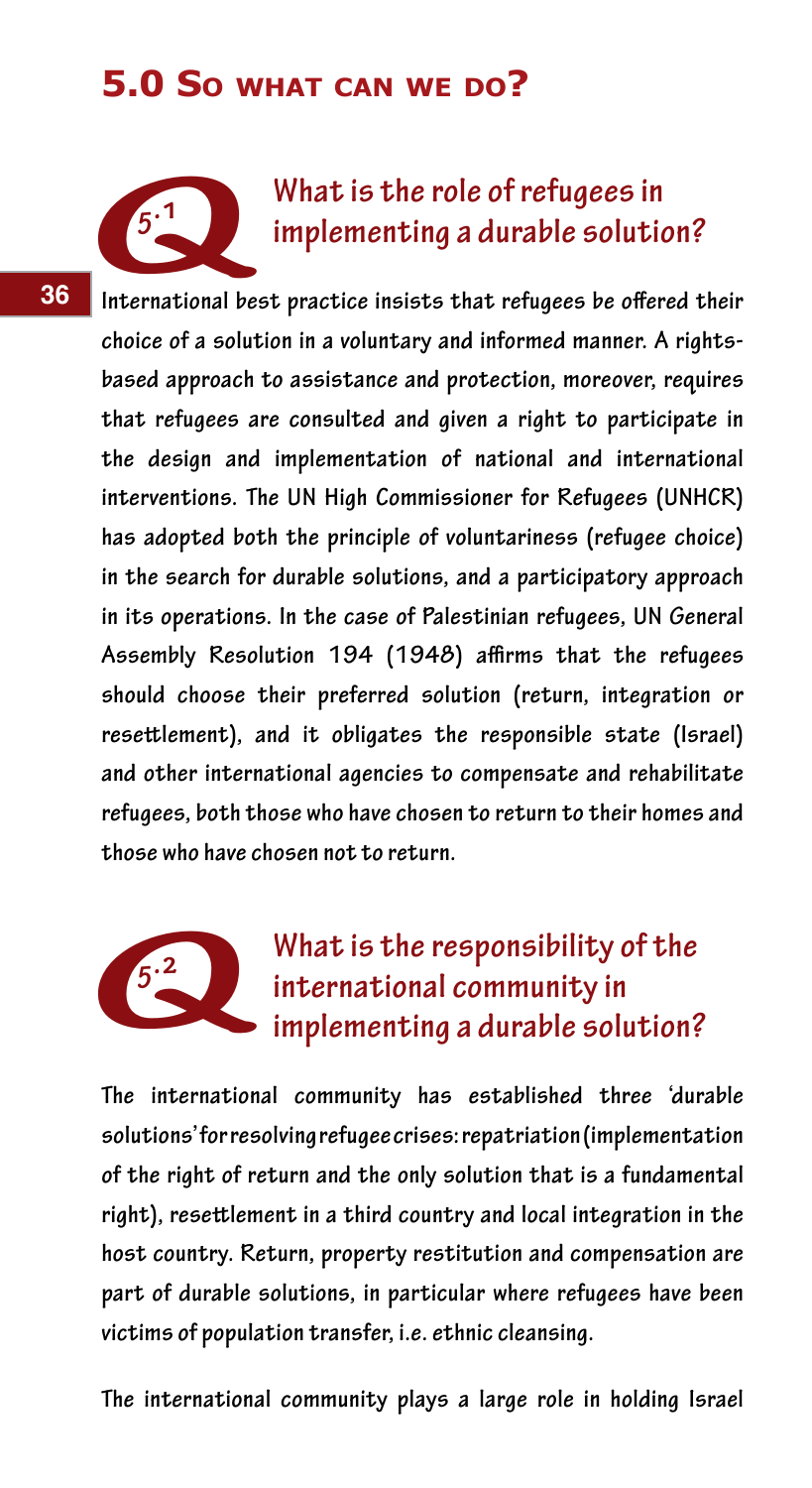**accountable for its violations of human rights. States party to the Fourth Geneva Convention have a legal obligation to investigate and prosecute Israeli perpetrators of war crimes in the territory under their jurisdiction. All states should facilitate the prosecution of international crimes in their domestic courts and ensure that appropriate legislation is adopted for universal jurisdiction. Courts should be allowed to investigate and prosecute without undue political interference by the government or interested parties. Robust mechanisms should be developed to bring Israel into compliance with international law, investigate violations, determine responsibility and accountability for the injuries, loss of life and property, ensure reparations from those responsible, and prosecute those guilty of serious violations of international human rights and humanitarian law.**

**The international community is also responsible for the enforcement of international law and the implementation of international resolutions. The inability of the United Nations and its agencies to implement its decisions, and particularly General Assembly Resolution 194 of 1948 and Security Council Resolution 237 of 1967, does not relieve states individually or collectively from assuming their responsibilities to enable and facilitate the return of Palestinian refugees to their original homes from which they were displaced, the restitution of their property, and compensation for the damages inflicted upon them as a result of their displacement.**

**The process of crafting durable solutions should include the refugee and the internally displaced communities in order to strengthen democratic principles and structures, expand the range of solutions, and lend greater legitimacy to peace making. Special emphasis should be accorded to the inclusion of Palestinian refugees outside the occupied Palestinian territory and Palestinian internally displaced persons in Israel, including women, children, the elderly and the physically impaired.**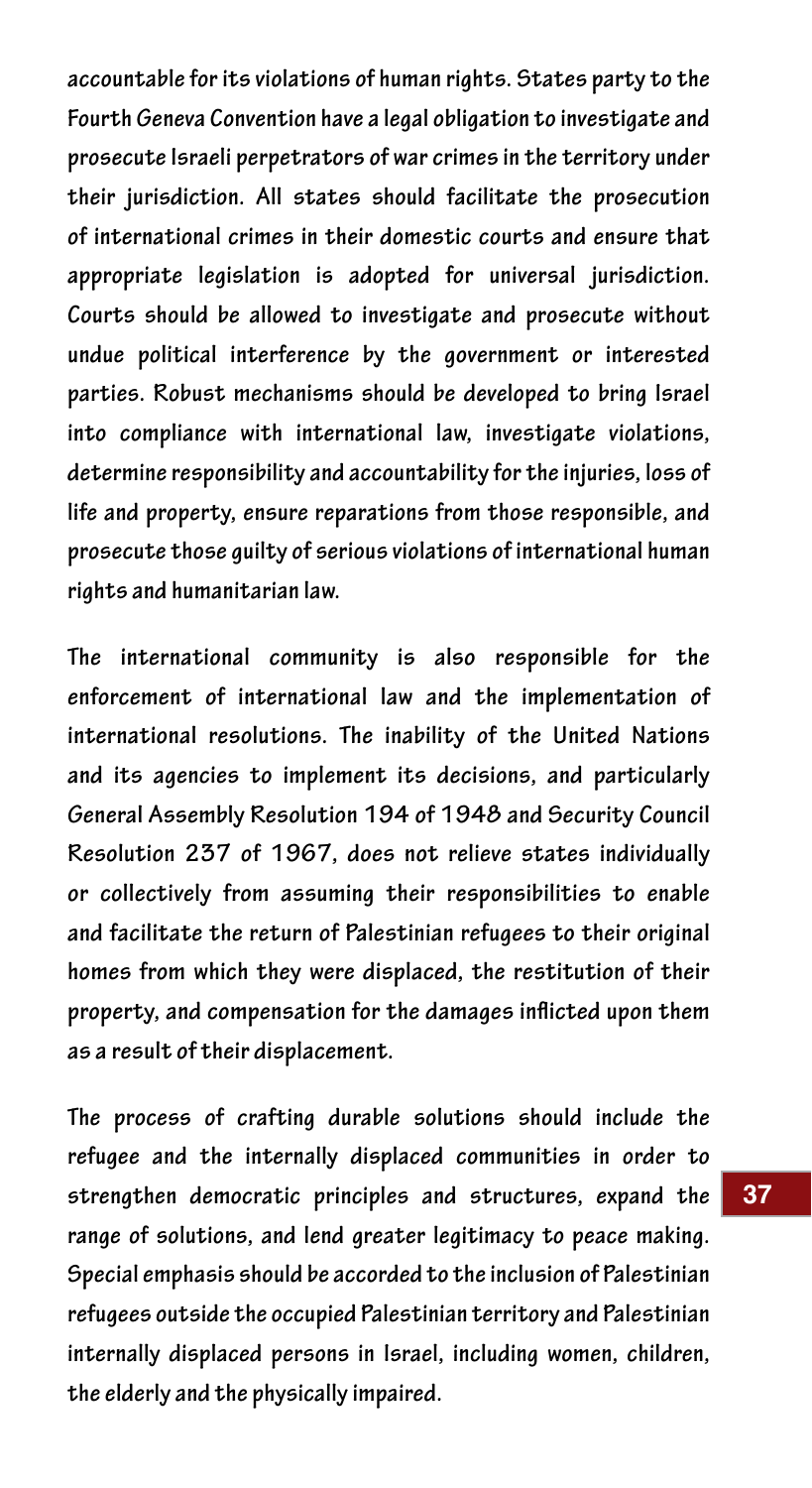

 **5.3 What is the role of international civil society in implementing a durable solution?**

**One of the most important roles of the civil society is the creation of a political will to pressure their governments to act according to their responsibilities. Civil society can become the trigger for states to follow their duties and to fulfill their responsibility according to international law.**

**Civil society can also take part in direct actions against the Zionist enterprise and try to hold Israel accountable to its legal obligations toward Palestinian refugees. The desired end is to realize a just and equitable solution for the plight of Palestinians both within historic Palestine and around the world. An important consideration of international activism and advocacy is that its objectives remain in line with the Palestinian movement for selfdetermination. With this in mind, one of the most successful campaigns has been the Boycott, Divestment, and Sanctions (BDS) movement. This movement is shaped by a rights-based approach and it aims to pressure Israel to meet three main obligations: the end of the military occupation of the land seized in 1967 and dismantling the Annexation Wall; equal rights for the Palestinians with Israeli citizenship; and the right of return of Palestinian refugees and internally displaced persons. The BDS campaign is the main international civil society movement supporting the rights of displaced Palestinians, and so far it has been successful in both exerting economic pressure on Israel and also attracting a wide range of participants.**

**International civil society also fulfills an important role in showing solidarity with the Palestinian people. Solidarity actions offer support to Palestinian refugees all around the world, and encourage them to continue with their steadfastness and their fight for the realization of their right of return. Knowing that**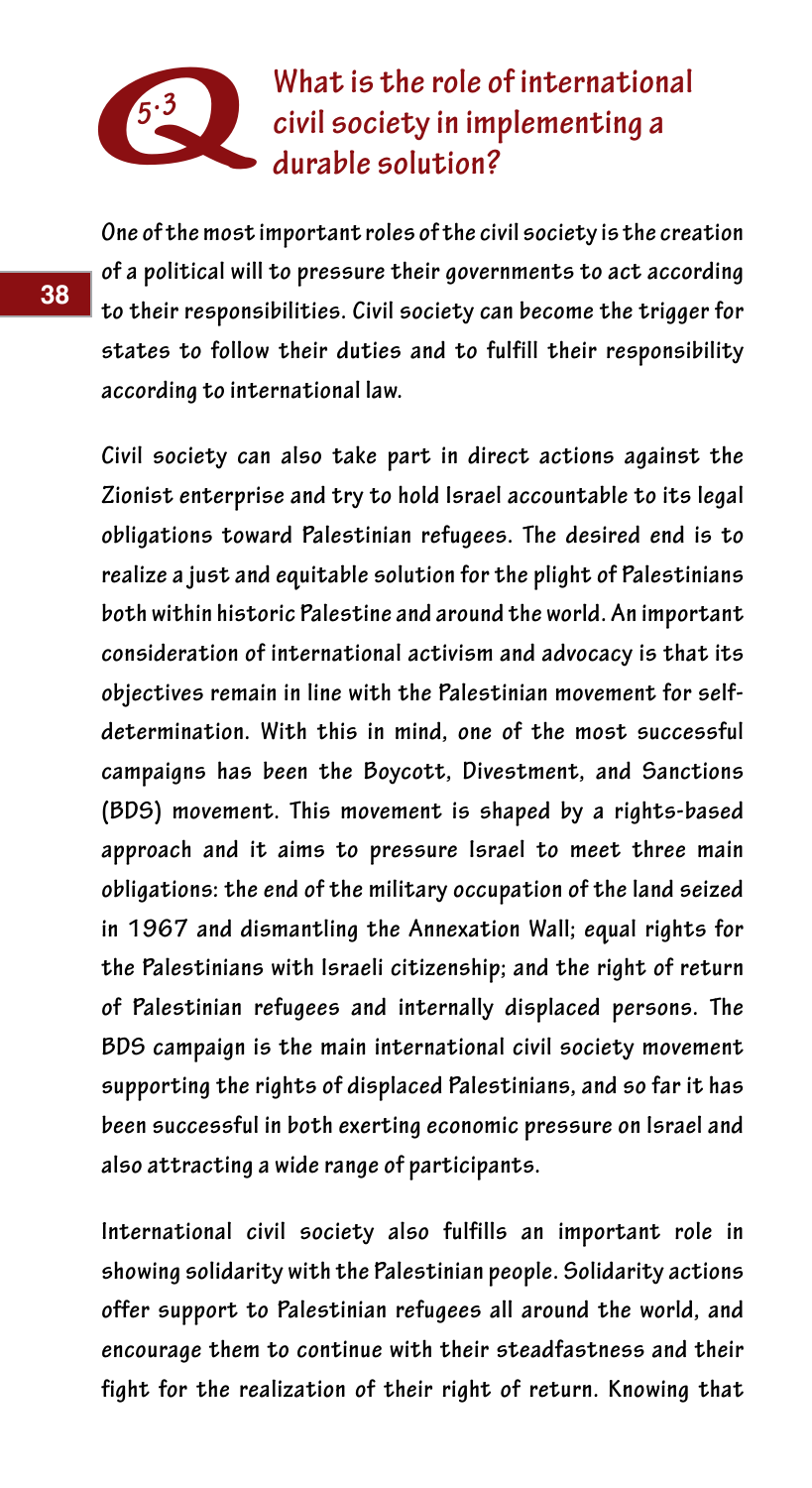**people around the world supports the right of return and a just solution for all Palestinians is of great importance and should not be underestimated.**

| Source: Survey of Palestinian Refugees and Internally Displaced Persons 2013–2014, BADIL Resource Center, 2015 | 100 km of the borders of Israel and the 1967 occupied Palestinian territory, where their homes of origin are located.<br>Most Palestinian refugees (approximately 8 1%) live outside UNRWA's 58 camps. The majority of the refugees still live within | - Internally displaced Palestinians in the occupied Palestinian territory since 1967 | - Internally displaced Palestinians in Israel since 1948 | - 1967 Palestinian refugees | - 1948 Palestinian refugees,<br>Refugees not registered with UNRWA<br>UNRWA-registered refugees | displaced persons. Among them were at least 7.25 million Palestinian refugees and 718,800 internally displaced persons.<br>By the end of 2014, at least 67% (7,9 million) of the entire, worldwide Palestinian population (11.8 million) were forcibly |
|----------------------------------------------------------------------------------------------------------------|-------------------------------------------------------------------------------------------------------------------------------------------------------------------------------------------------------------------------------------------------------|--------------------------------------------------------------------------------------|----------------------------------------------------------|-----------------------------|-------------------------------------------------------------------------------------------------|--------------------------------------------------------------------------------------------------------------------------------------------------------------------------------------------------------------------------------------------------------|
|                                                                                                                |                                                                                                                                                                                                                                                       | 334,600 (4.2%)                                                                       | 384,200 (4.8%)                                           | 1, 113, 200 (13.9%)         | 6.1 million (77% of all displaced Pales tinians):<br>5.1 million (64%)<br>1.05 million (13.1%)  |                                                                                                                                                                                                                                                        |